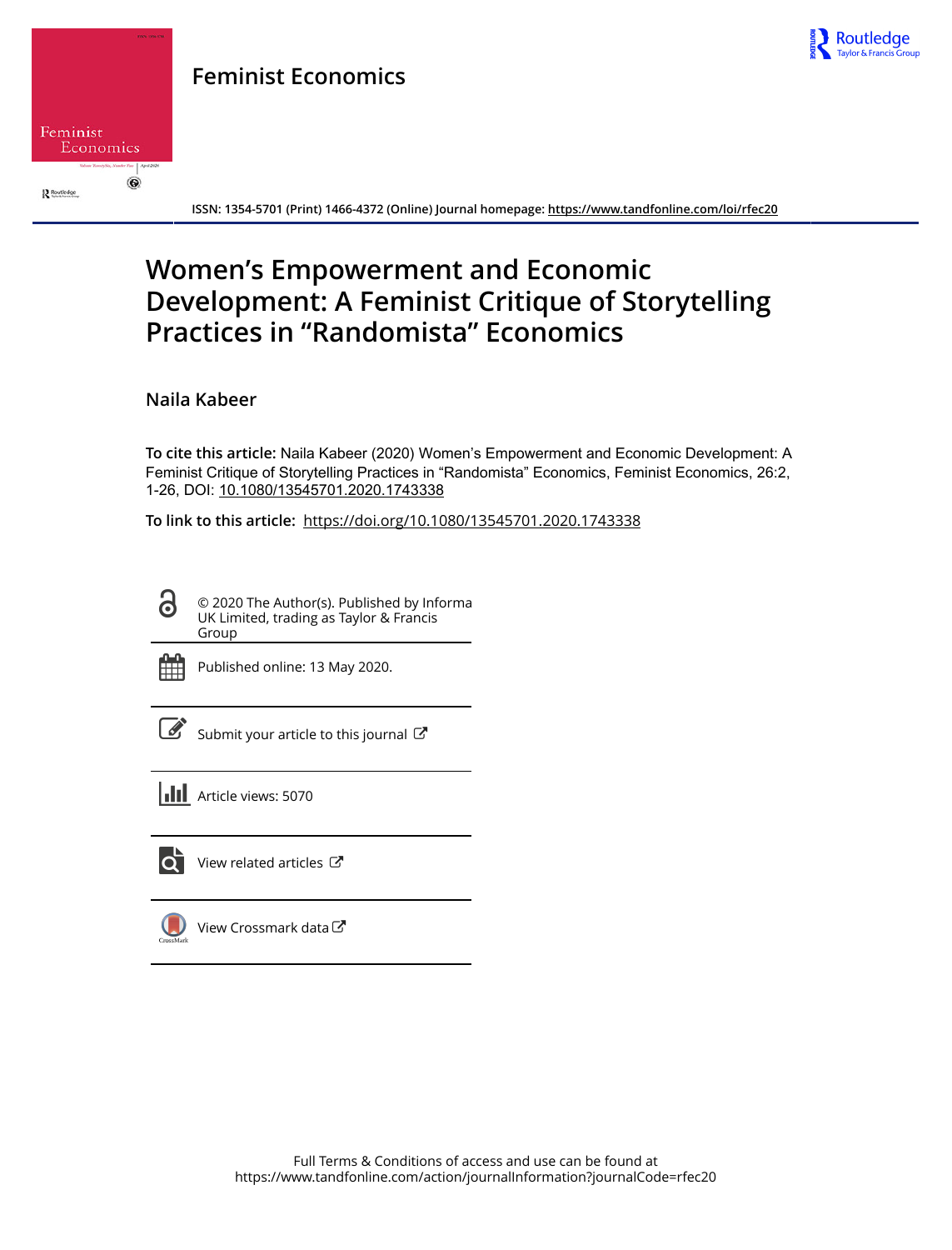## WOMEN'S EMPOWERMENT AND ECONOMIC DEVELOPMENT: A FEMINIST CRITIQUE OF STORYTELLING PRACTICES IN "RANDOMISTA" **ECONOMICS**

## *Naila Kabeer*

## ABSTRACT

The 2019 Nobel Prize in economics was awarded to three scholars on the grounds that their pioneering use of randomized control trials (RCTs) was innovative methodologically and contributed to development policy and the emergence of a new development economics. Using a critical feminist lens, this article challenges that conclusion by interrogating the storytelling practices deployed by "randomista" economists through a critical reading of a widely cited essay by Esther Duflo, one of the 2019 Nobel recipients, on the relationship between women's empowerment and economic development. The paper argues that the limitations of randomista economics have given rise to a particular way of thinking characterized by piecemeal analysis, ad hoc resort to theory, indifference to history and context, and methodological fundamentalism. It concludes that the randomista argument that broad-based economic development alone – without focused attention to women's rights – will lead to gender equality has not been borne out by recent data.

#### KEYWORDS

Empowerment, economic development, development

JEL Code: O

## HIGHLIGHTS

- Despite claims of impartiality, Duflo's interpretations of evidence and the language she uses indicate that the randomista method and narrative is not objective or impartial.
- The randomistas' treatment of preferences as random and idiosyncratic ignores what feminists have long espoused: that the formation of preferences derives from entrenched social constructions.

<sup>© 2020</sup> The Author(s). Published by Informa UK Limited, trading as Taylor & Francis Group

This is an Open Access article distributed under the terms of the Creative Commons Attribution-NonCommercial-NoDerivatives License [\(http://creativecommons.org/](http://creativecommons.org/licenses/by-nc-nd/4.0/) [licenses/by-nc-nd/4.0/\)](http://creativecommons.org/licenses/by-nc-nd/4.0/), which permits non-commercial re-use, distribution, and reproduction in any medium, provided the original work is properly cited, and is not altered, transformed, or built upon in any way.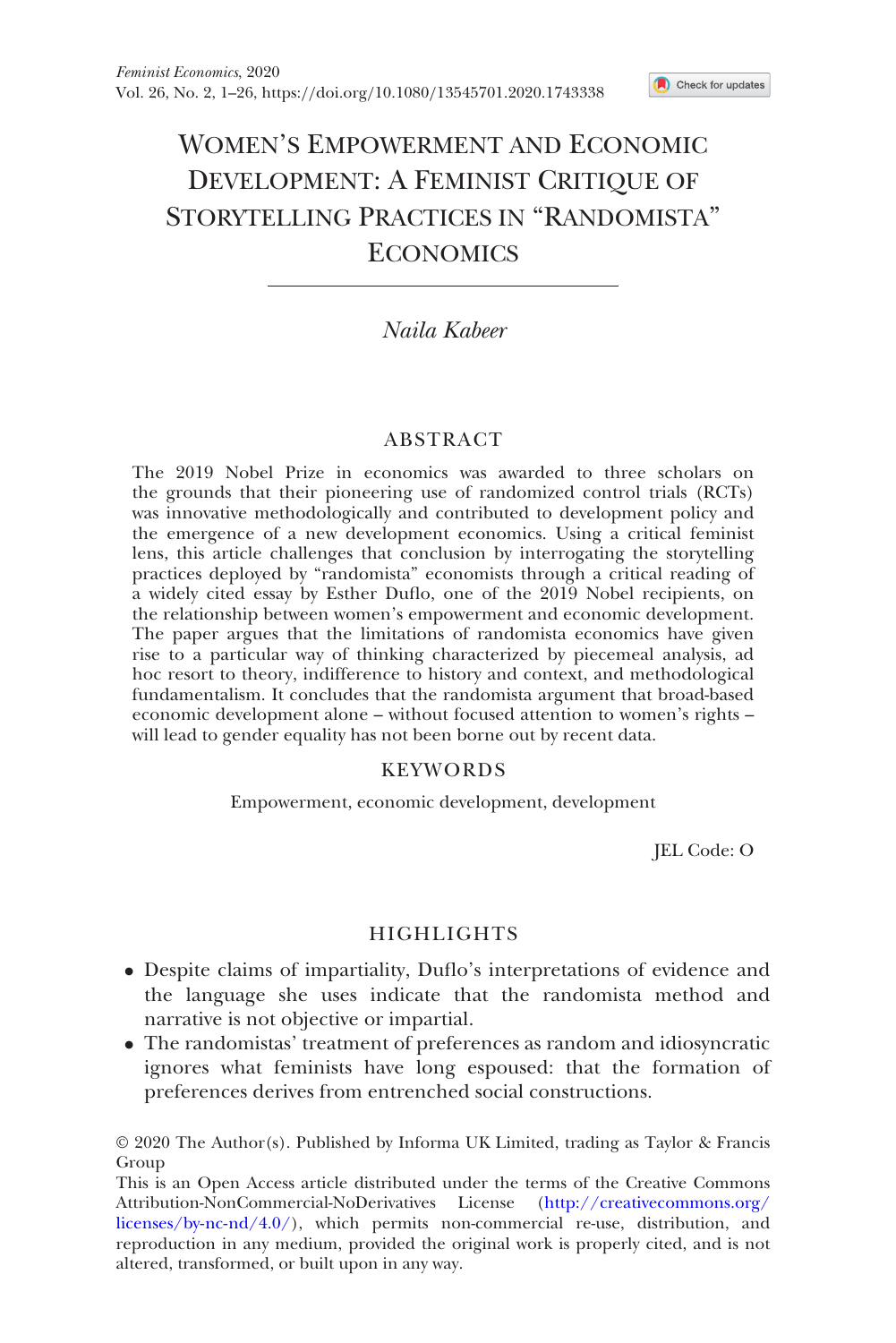- The randomistas' claims to methodological superiority result in a discounting or dismissal of findings from nonexperimental studies in favor of experimental studies that report the same findings.
- Duflo's main argument discussed in this paper is that while gender equality is desirable in its own right, it is better achieved through gender-neutral policies because gender-affirmative policies "distort" the allocative process and lead to efficiency costs.
- Yet, these so-called distortions stem from historical structures that have curtailed women's productive potential and protected male privilege.
- In other words, patriarchal discrimination introduces structural costs that are unlikely to be visible when the focus is on individual economic actors.

## INTRODUCTION

The 2019 Nobel Prize in Economics was awarded to Professors Abhijit Banerjee, Esther Duflo, and Michael Kremer on the grounds that their pioneering use of randomized control trials (RCTs) in the assessment of development interventions was providing reliable answers to the question of "what works" in the fight against global poverty. The Nobel Committee was thus recognizing not only an innovative methodology but also its contribution to development policy and to the emergence of a "new development economics."

At the heart of impact-assessment methodologies is the attempt to compare the immediate and longer-term changes associated with an intervention with what would have happened in its absence. Nonexperimental approaches do this by randomly selecting a "treatment" group from those participating in an intervention and a "control" group from a similar population and comparing how the two groups fare "with" and "without" the intervention.

The problem with this approach is that it is carried out retrospectively, that is, after participants have joined a given intervention. While observed differences between the two groups likely to influence program outcomes can be controlled for, this cannot be done for unobserved differences stemming from selection biases associated, for instance, with the location of an intervention or with the specific characteristics of those who select to participate in an intervention.

RCTs seek to overcome this problem by identifying a sample of the population considered eligible for an intervention, randomly assigning them to treatment and control groups *prior* to the intervention, and then measuring how they fare over time. Provided the randomization procedure is properly carried out, proponents of this methodology claim that selection bias is "entirely removed" (Duflo, Glennerster, and Kremer [2008:](#page-24-0) 3901), that observed and unobserved characteristics are identically distributed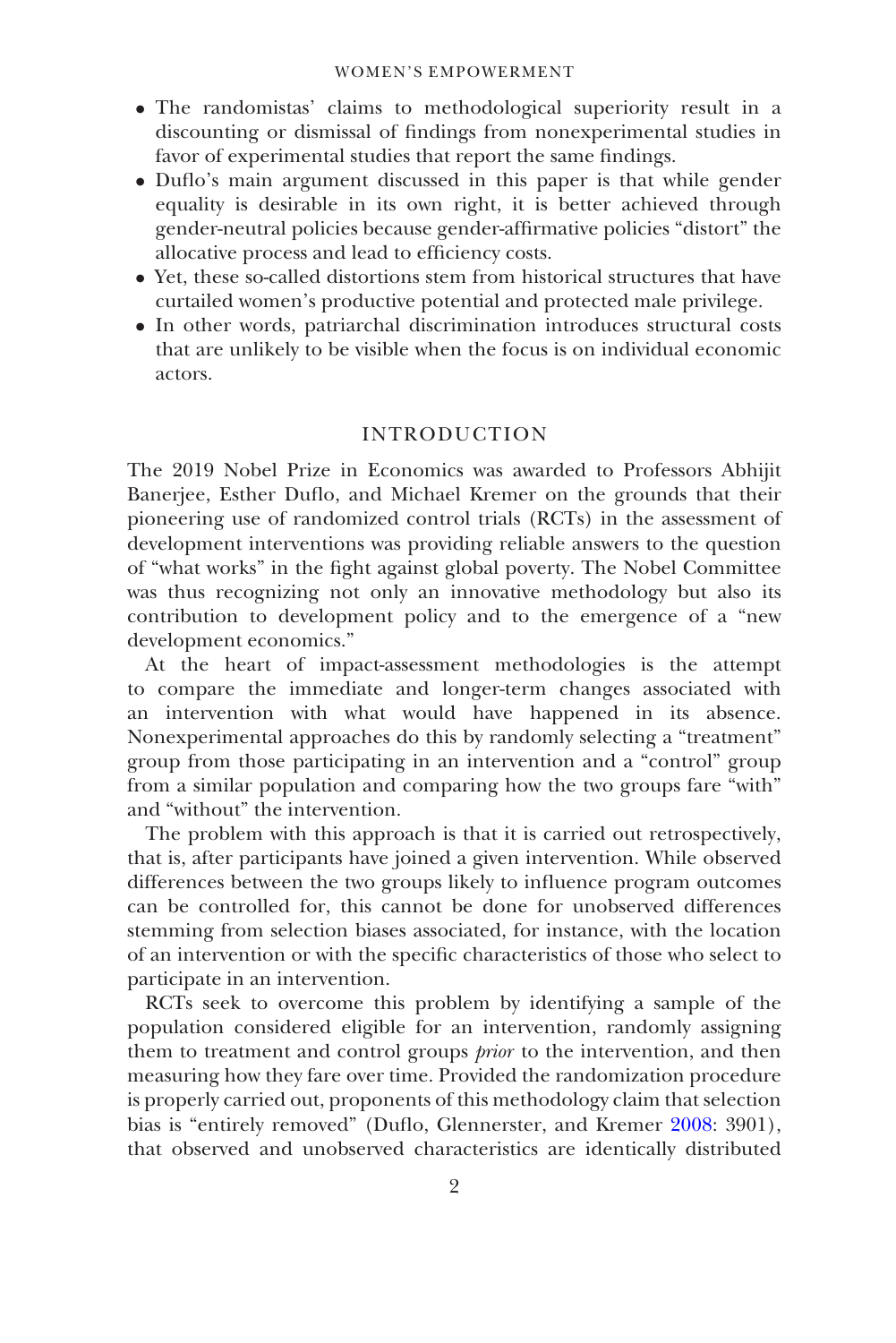between treatment and control groups, and that any evidence of impact can therefore be "cleanly" attributed to the intervention.

The claims to greater rigor by advocates of RCTs have been taken seriously and the methodology widely adopted by major international agencies. There is general agreement that its influence has helped to raise standards of rigor in development evaluations. It has also encouraged development economists to shift from their previous reliance on econometric modeling using large international databases to greater efforts to collect their own firsthand field data (Bédécarrats, Guérin, and Roubaud [2019\)](#page-23-0).

<span id="page-3-0"></span>However, RCTs have not been universally acclaimed and the award of the Nobel Prize to its leading proponents has revived ongoing concerns about the limitations of this approach.<sup>[1](#page-22-0)</sup> These encompass a range of methodological, practical, ethical, and political issues, but in this paper, I will be training a critical feminist lens on how theory and method in "randomista" economics<sup>2</sup> give rise to a certain style of "storytelling" and comparing it with the very different storytelling practices that feminist economists have sought to promote.

<span id="page-3-1"></span>Feminist economics has carved out a distinctive territory within the larger field of economics (Folbre [1994;](#page-24-1) Kabeer [1994;](#page-24-2) Strassmann and Polanyi [1995;](#page-26-0) Berik [1997;](#page-23-1) Benería 2003; Ferber and Nelson [2003;](#page-24-3) Power [2004;](#page-25-0) Balakrishnan, Heintz, and Elson [2016\)](#page-23-2). It is characterized by interdisciplinarity and methodological pluralism, attention to the history and context of social phenomena, a focus on persons-in-relations rather than isolated individuals, and on their location within the intersecting structures of constraint that govern the domains of production and reproduction. It seeks to be objective, but not neutral: its overall goal is the democratization of the relations of everyday life and the promotion of gender justice as a central core of a socially just society. This goal underpins the ethics of feminist research.

Development studies, the field in which I work, is also characterized by a broad, though frequently contested, vision of "progress" and by openness to interdisciplinarity and methodological pluralism. These features have been incorporated over time in some branches of development economics. The rise of randomista economics, I would argue, has been associated with a move in the opposite direction.

<span id="page-3-3"></span><span id="page-3-2"></span>The objective of this article is to interrogate some of the storytelling practices deployed by randomista economists through a critical reading of a widely cited essay by Esther Duflo on the relationship between women's empowerment and economic development.<sup>3</sup> I focus here on Duflo as a leading exponent of randomista economics and as someone who has written on a topic that is of particular interest to feminists working in development.<sup>4</sup> And I have chosen to focus on a review essay because it provides the opportunity to scrutinize the kinds of evidence that are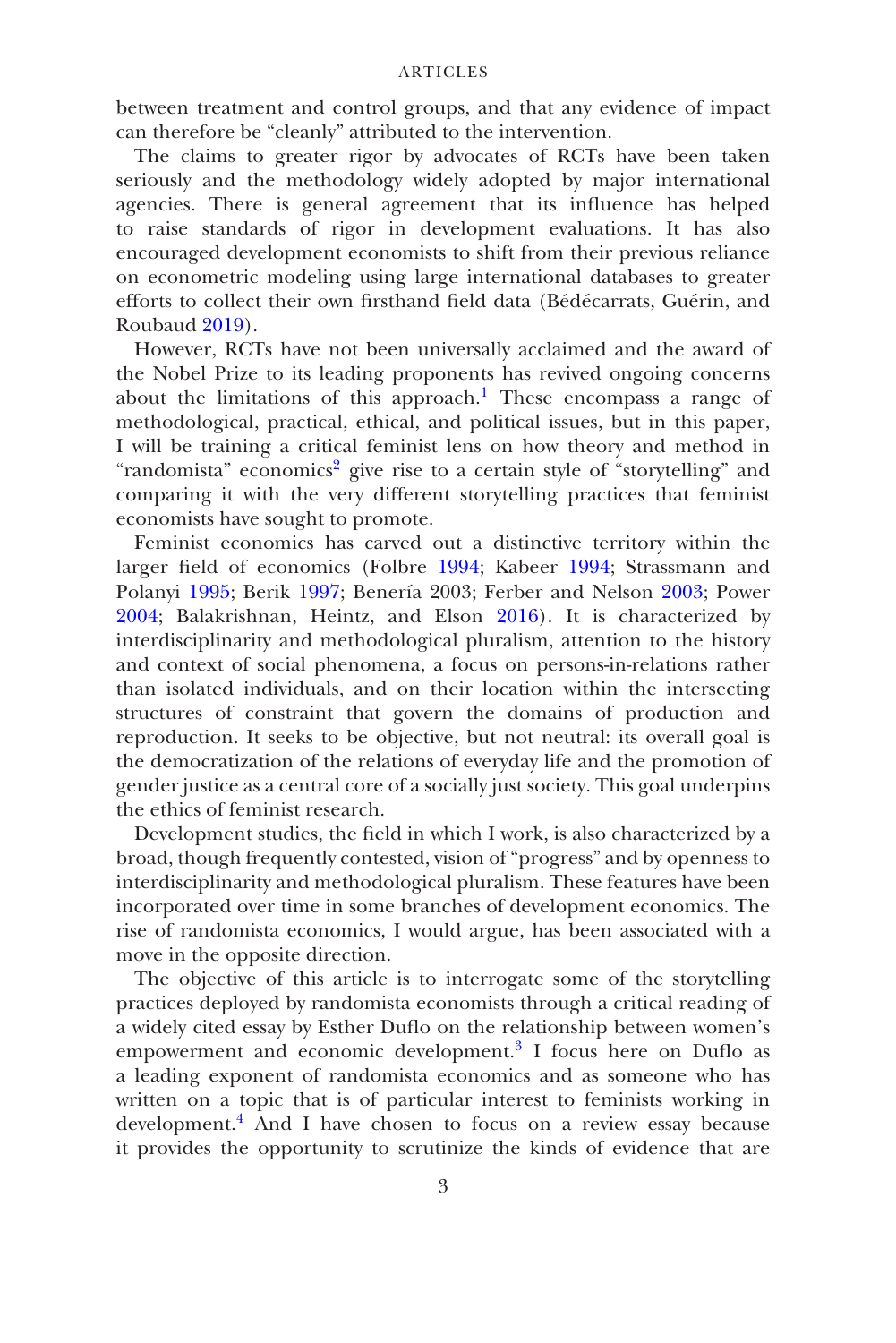privileged (or dismissed) by the author, how these are woven together to tell a story, and the message she is seeking to communicate through her story telling. To set the stage for the rest of the paper, I will briefly touch on some of the criticisms leveled at randomista economics, which have a particular bearing on issues I want to raise.

## PROBLEMS OF THEORY AND METHOD IN RANDOMISTA ECONOMICS

Randomista economics is criticized for having "too little theory" (Mookherjee [2005\)](#page-25-1). Its proponents claim, with some justification, that too much of development policy has been driven by high-level ideological debates and abstract genralizations, "big questions" and "sweeping answers," and that much of this theory is excessively limiting (Banerjee [2005;](#page-23-3) Banerjee and Duflo [2011\)](#page-23-4). There has been insufficient attention to what works on the ground: "Ideology, ignorance and inertia" explain why so much of past development effort has failed (Banerjee and Duflo [2011:](#page-23-4) 16).

In contrast to this tendency, randomista economists describe themselves modestly as the "plumbers" of development (Duflo [2017\)](#page-24-4), interested in solving real-life problems through the rigorous assessment of field-level experiments from a position of scientific objectivity. Rather than seeking guidance from theory, with its "safety net of a bounded set of assumptions" (Duflo [2017:](#page-24-4) 3), they use experiments to ask new questions and leave themselves open to surprising answers (Banerjee [2005\)](#page-23-3). Experimental findings are considered to speak for themselves: "We must shift away from these big endless debates. Evaluation is rigorous. There is no room for interpretation. Either it works or it doesn't. If not, one simply has to try something else" (Duflo in a 2010 interview, cited in Labrousse  $2016: 289$  $2016: 289$ .<sup>[5](#page-22-4)</sup> Consequently, most randomistas eschew abstract theories and unfounded generalizations in favor of setting up experiments in the real world, watching carefully what happens and then "tinkering" as needed (Duflo [2017:](#page-24-4) 3).

<span id="page-4-0"></span>Randomista economics is also criticized for its micro-reductionism (Labrousse [2016;](#page-25-2) Stevano [2020\)](#page-25-3): its proponents generally think and work at the micro-level. The macroeconomy is reduced to its micro-economic parts: "macroeconomic models are constructed like a Meccano *...* based on microeconomic building blocks [ *...* ]. In each case, basic elements are microeconomic elements" (Duflo 2009: 73–4; cited in Labrousse [2016:](#page-25-2) 287). As a result, they tend to explain larger phenomena in terms of individual motivations and behavior and seek to generalize their insights by simply multiplying or scaling up experiments: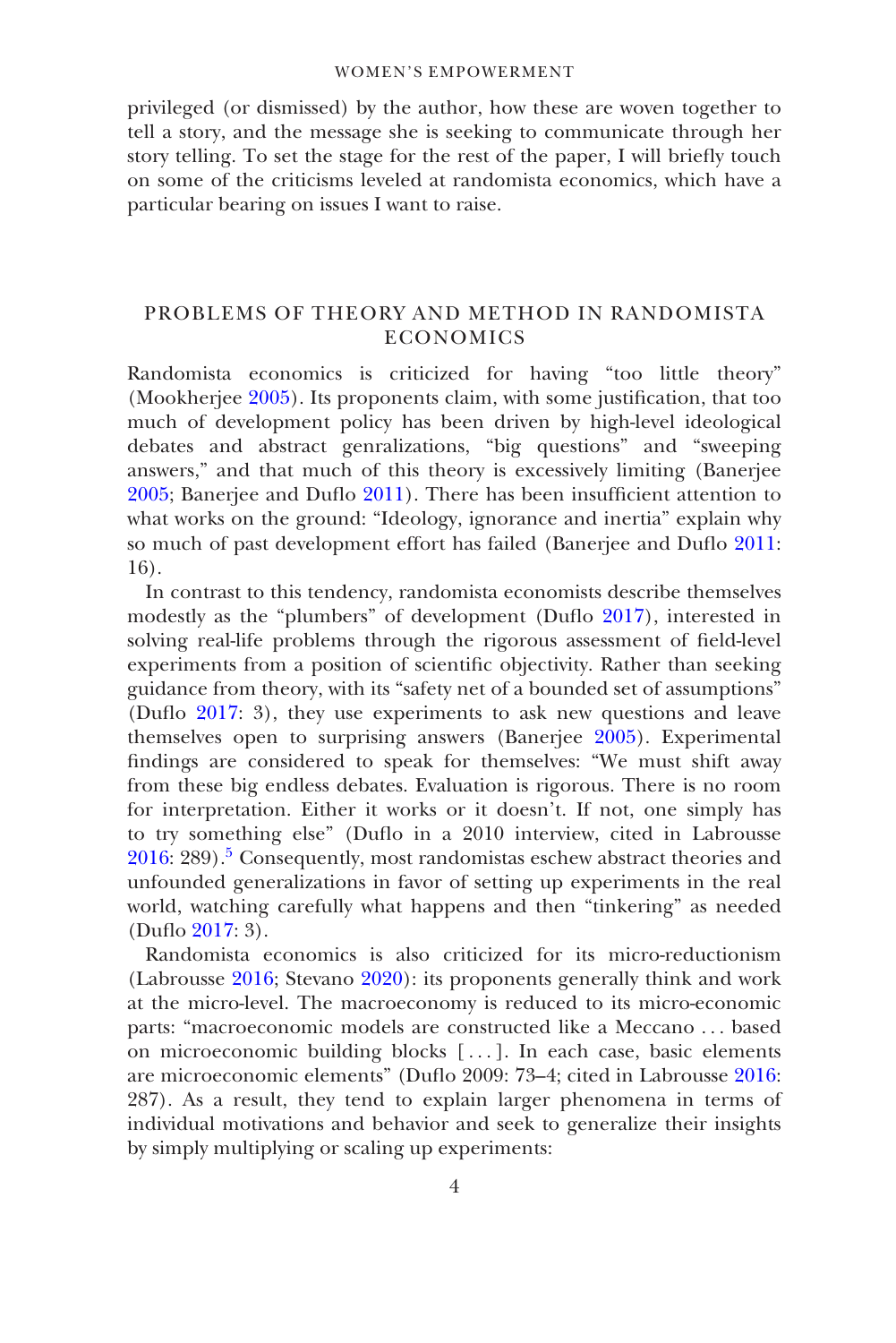A single experiment does not provide a final answer on whether a program would universally 'work' or not. But we can conduct a series of experiments, differing in either the kind of location in which they are conducted, or the exact intervention being tested (or both). (Banerjee and Duflo [2011:](#page-23-4) 26)

As Angus Deaton and Nancy Cartwright [\(2018a\)](#page-23-5) observe, few research traditions have been so ardently defended on the grounds of being theory and assumption free. However, the usefulness of the empirical insights generated by randomista economics is limited by its failure to theorize change: "*causal* conclusions require *causal* assumptions about how *causality* might work or fail to work or work in unexpected ways" (Deaton and Cartwright [2018b:](#page-24-5) 86. Authors' italics). It lacks a coherent set of propositions regarding agents and cognitive processes or how these agents might interact with larger structural and historical phenomena – both critical for understanding processes of change in their social and historical settings (Labrousse [2016\)](#page-25-2). Instead, its proponents draw, on a somewhat ad hoc basis, on rational choice theory (incentives) and behavioral psychology (nudges) to provide post hoc rationalizations of their findings.

Such micro-level explanations have little value if they are not located within the larger picture of which they are a part (Stevano [2020\)](#page-25-3). Simply scaling up RCTs or replicating them across different contexts in order to accumulate a body of knowledge about how interventions work does not compensate for the absence of this larger picture. Generalizations from scaling up experimental efforts are unwarranted because they ignore the macro, political economy, and general equilibrium effects associated with expanding scale: "The whole is usually more than a sum of the parts" (Bardhan [2005:](#page-23-6) 4334). Generalizations on the basis of replications are equally unwarranted because, as we note below, they rarely take account of specificities of history or context (Shaffer [2011\)](#page-25-4).

The preoccupation with the micro is not merely the result of the methodological individualism of randomista economics. It is also imposed by the nature of RCTs. As Christopher B. Barrett and Michael R. Carter point out, RCTs are best equipped to investigate a "non-random" subset of the full range of policy options that might be considered important for development progress. This subset is made up of "tunneltype" interventions: small-scale interventions characterized by short, linear, mono-causal, and event-proof causal chains – single causes leading to single short-term effects (Bernard, Delarue, and Naudet [2012;](#page-23-7) Labrousse [2016\)](#page-25-2). Excluded from randomista economics are macroeconomic policies and any large-scale intervention that cannot be replicated in large numbers.

Finally, critics have pointed out how "randomista" claims to methodological superiority have been associated with the wholesale dismissal of nonexperimental ways of seeking to understand development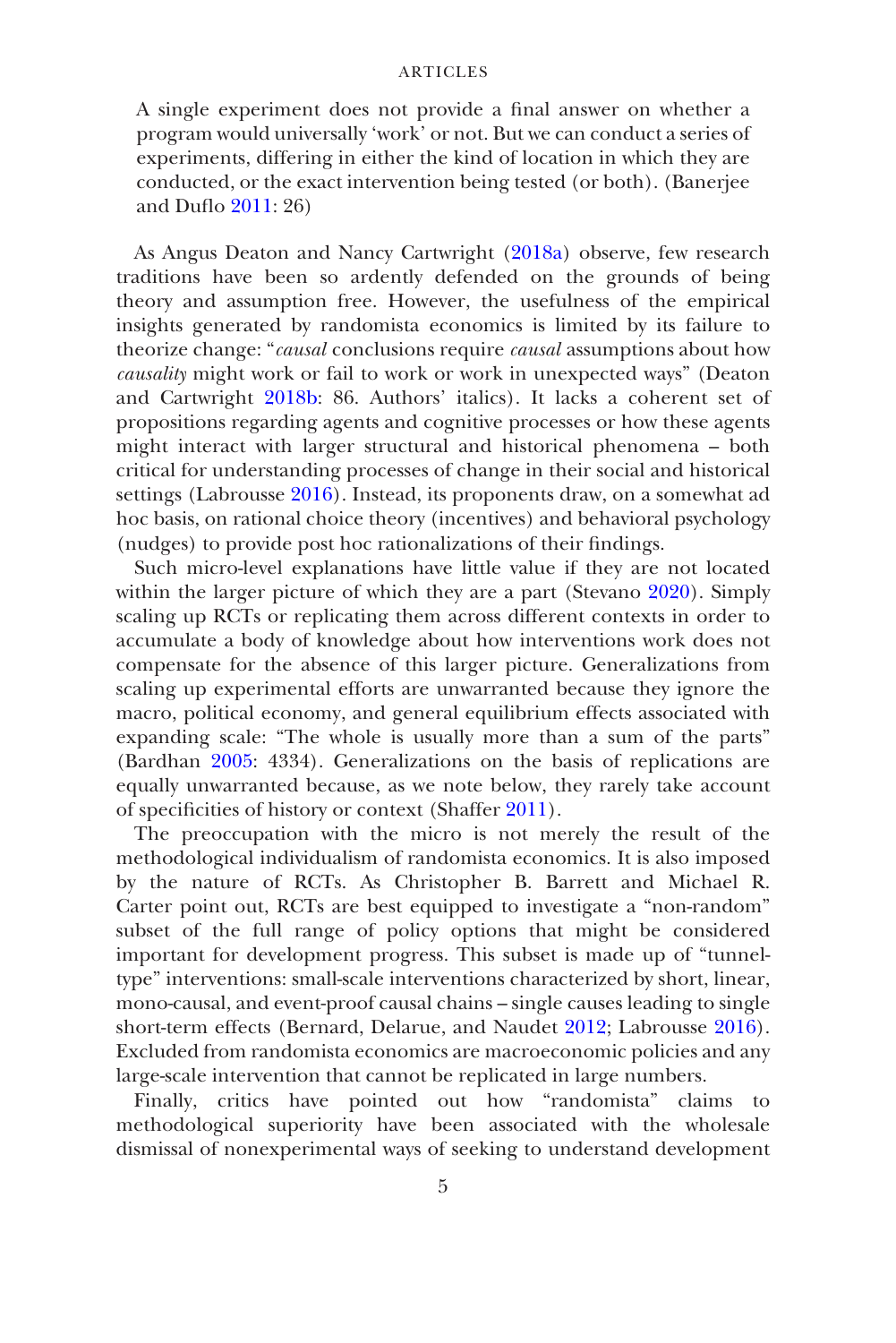processes, ranging from cross-country growth regressions to qualitative case studies (Banerjee 2007): RCTs tend to delegitimize "other ways of knowing" (Barrett and Carter [2010:](#page-23-8) 527). As a result, the marginalization of theory has gone hand in hand with the marginalization of other forms of knowledge, whether in existing studies or collected along with the trials, that might have helped to identify possible confounding influences on outcomes (these have been ruled out by the randomization process) and to interpret causal processes (since these are attributed to the intervention; Shaffer [2011;](#page-25-4) Deaton and Cartwright [2018a\)](#page-23-5).

As Florent Bédécarrats, Isabelle Guérin, and François Roubaud have pointed out: "This virtually ritual denigration effectively wipes clean the memory banks of past knowledge" [\(2019:](#page-23-0) 755). One result of this practice is that RCTs frequently rehash conclusions from past nonexperimental studies, which they have dismissed as not sufficiently rigorous, and present them as new or more reliable discoveries generated by their experiments. The other result is that it places severe limits on what is considered as admissible evidence about how development interventions work, reducing our ability to understand development challenges except in terms of the micro-level realities that RCTs are able to study.

## DEBATING ECONOMIC DEVELOPMENT AND WOMEN'S EMPOWERMENT: IS THERE A ROLE FOR GENDER-AFFIRMATIVE POLICIES?

In this article, I will be arguing that these limitations of randomista economics have given rise to a particular way of thinking and telling stories about the world that is characterized by piecemeal analysis, ad hoc resort to theory, indifference to history, and context and methodological fundamentalism. I will illustrate my argument through a close reading of a review essay by Duflo in which she addresses the debate about whether economic development "causes" women's empowerment or women's empowerment "causes" development. The essay discusses various pathways through which economic development might lead to women's empowerment (variously equated with increased work opportunities, reduced time burdens, improvements in health and education, and women's rights). It then turns to some of the ways that women's empowerment might lead to development progress, including through the greater benevolence attributed to women's preferences within the family and community and productivity gains from strengthening women's economic rights.

Within this debate, Dulfo positions herself as an "honest broker," impartially weighing the evidence put forward to support the claims and counterclaims in this debate and offering in their place a "more balanced, somewhat more pessimistic picture of the potential for women's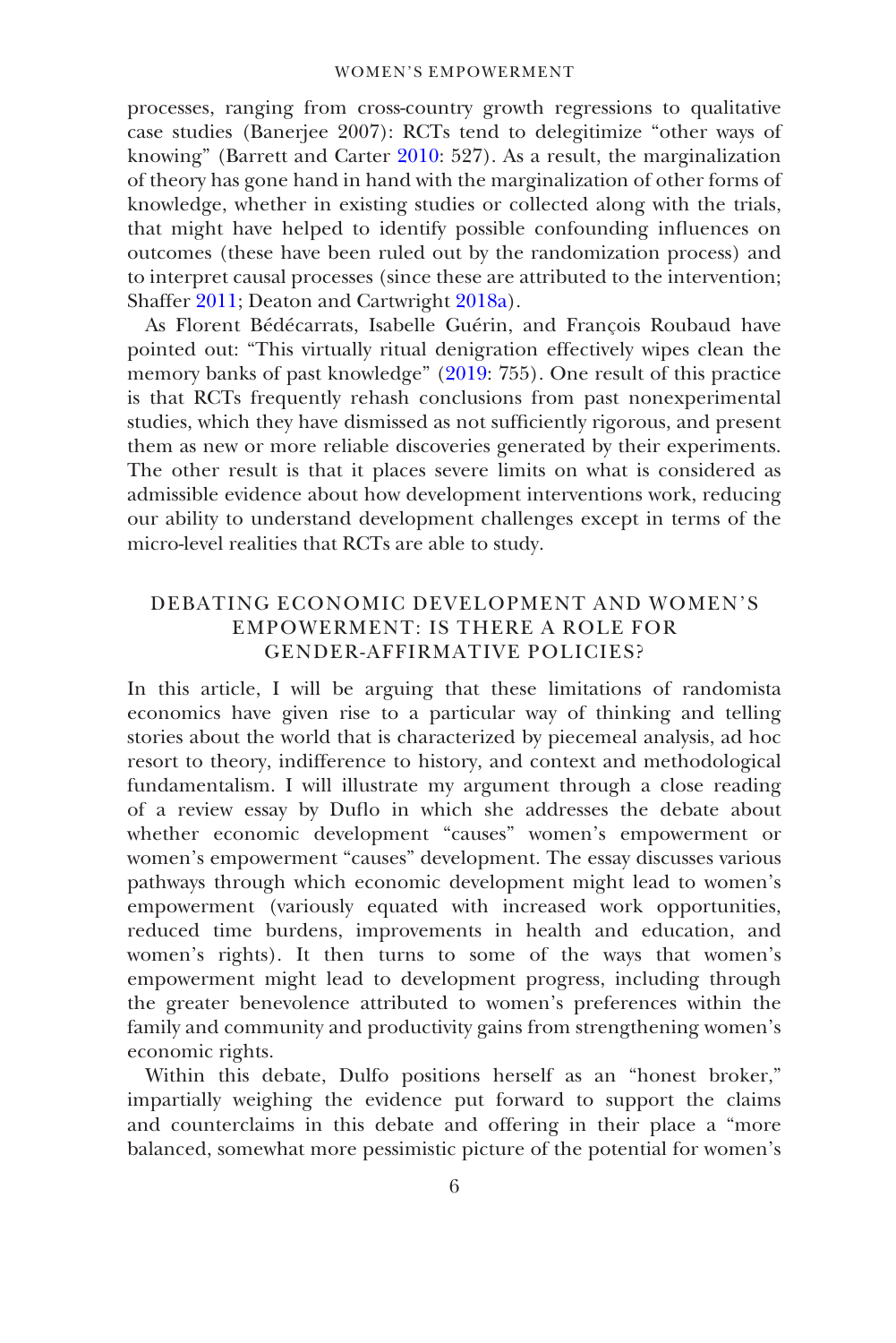empowerment and economic development to mutually reinforce each other than that offered by the more strident voices on either side of the debate" [\(2012:](#page-24-6) 1053).

However, despite her own claim to impartiality, I will be arguing that Duflo's interpretation of the evidence she considers, the weight she gives to different findings, and the language in which she discusses her views aligns her more closely with those who argue that broad development processes provide the optimal route to women's empowerment than with those who argue that policies for women's empowerment will promote development. I will discuss three narrative threads that run through the essay and are woven together in support of this position.

- The first thread is largely supportive of evidence suggesting that broad development policies and processes can lead to progress on gender equality – even in the absence of gender-affirmative action.
- The second thread challenges instrumental forms of advocacy for gender-affirmative policies that are grounded in the claim that women's preferences are more conducive to development than those of men.
- The third thread allows that there is an intrinsic case for genderaffirmative policy on equity grounds, but that it has to be set against its developmental costs: the empowerment of women, as she puts it, is not a "free lunch."

Following that, I will discuss how she uses and interprets evidence in each of these narrative threads to support the position she takes. In each case, I will consider how the same evidence might be assessed and reinterpreted and the story retold from the vantage point of a feminist economist.

Let me begin with two general observations. First, and in keeping with short shrift given to theory within randomista economics, Duflo makes no attempt to theorize the power relations that might have given rise to the concept of women's empowerment, which is what the essay is supposed to be about. This leads to certain inconsistencies in her use of the term. She defines women's empowerment in terms of their access to different constituents of development (health, education, earning opportunities, rights, and political participation), but her analysis oscillates between this broad notion of gender equality and a more individualistic focus on women's voice, agency, preferences, and so on. The two concepts are not the same. The concepts of economic development and growth are also used interchangeably, depending on the evidence she is drawing on.

Second, her arguments are often difficult to follow because of the piecemeal character of her narrative, which plucks empirical examples seemingly at random from widely differing geographical contexts and very different moments in history. This partly reflects the indifference to historical and contextual specificity commented on earlier. It also reflects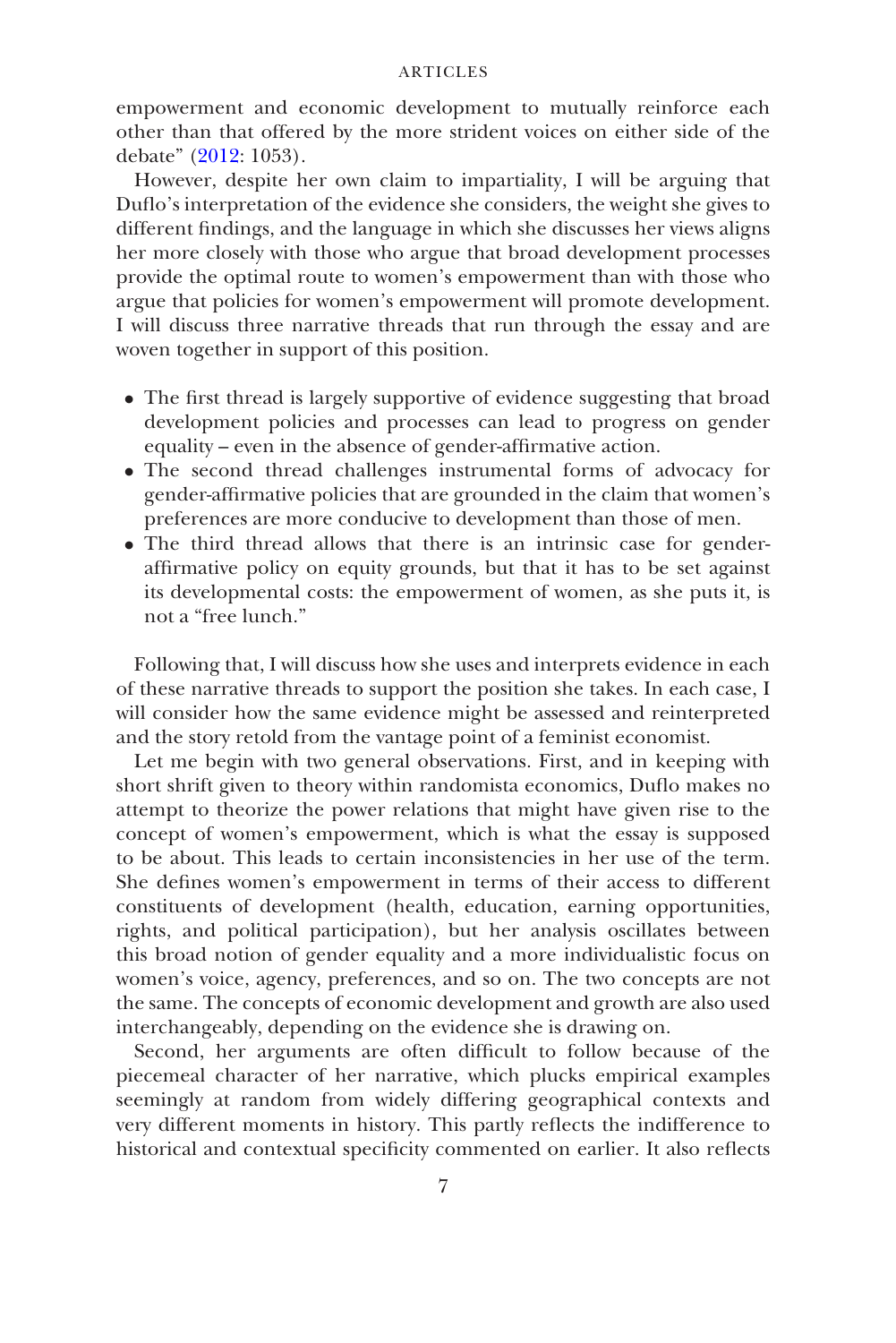the fact that, despite the large and growing field of research into different aspects of the relationship at the center of her essay, research that uses sophisticated cross-country and national regressions along with qualitative case studies at different levels of analysis, her discussion is conducted almost exclusively on the basis of findings of micro-level studies that meet experimental criteria, either controlled or natural experiments.<sup>[6](#page-22-5)</sup> I have not attempted to discuss all her arguments or follow the order in which they are presented, but I have drawn primarily on the literature that she cites in order to make some obvious connections that she does not make, to locate some of the micro-level evidence presented within the larger picture, and to point to some of the contradictions and inconsistencies in her analysis. Contrary to her assertion, the evidence does not speak for itself, regardless of how rigorous the evaluation: interpretation matters.

## <span id="page-8-0"></span>CAN ECONOMIC DEVELOPMENT CAUSE WOMEN'S EMPOWERMENT? THE RANDOMISTA STORY

The evidence cited by Duflo to support the argument that broad development processes can promote women's empowerment is very explicitly framed to challenge claims that empowerment requires genderaffirmative policies. As she says: "All these examples show that genderblind policies that improve the economic welfare of households can improve gender equality" [\(2012:](#page-24-6) 1058). The examples in question touched on various aspects of development processes: market opportunities, technological change, and social policies.

She gives a great deal of prominence to Claudia Goldin's work on how various aspects of economic development led to the initially gradual, and then more rapid, increase in women's increased labor force participation in the United States between 1880 and 2000 (Goldin and Katz [2002;](#page-24-7) Goldin [2006\)](#page-24-8). These included the introduction of the pill that allowed women to delay age of marriage, the spread of domestic technologies that reduced the burden of housework, rising levels of education and aspirations, and, very importantly, changes in the composition of occupational structure and the rise of service-sector jobs that offered women with education a respectable employment option. These changes combined to bring about what Goldin termed "a quiet revolution" that transformed family, women's work, and education in the US.

Duflo draws on this work to suggest that economic development has led to an equivalent rise in female labor force participation through the rise of factory jobs for women in China and Mexico and the rise of outsourced service jobs to India. These in turn have led to improvements in women's well-being. She expands on this with examples from China and India.

In the Chinese context, she cites Nancy Qian [\(2008\)](#page-25-5) who documents the gender-differentiated impact of policy reforms that led to the increased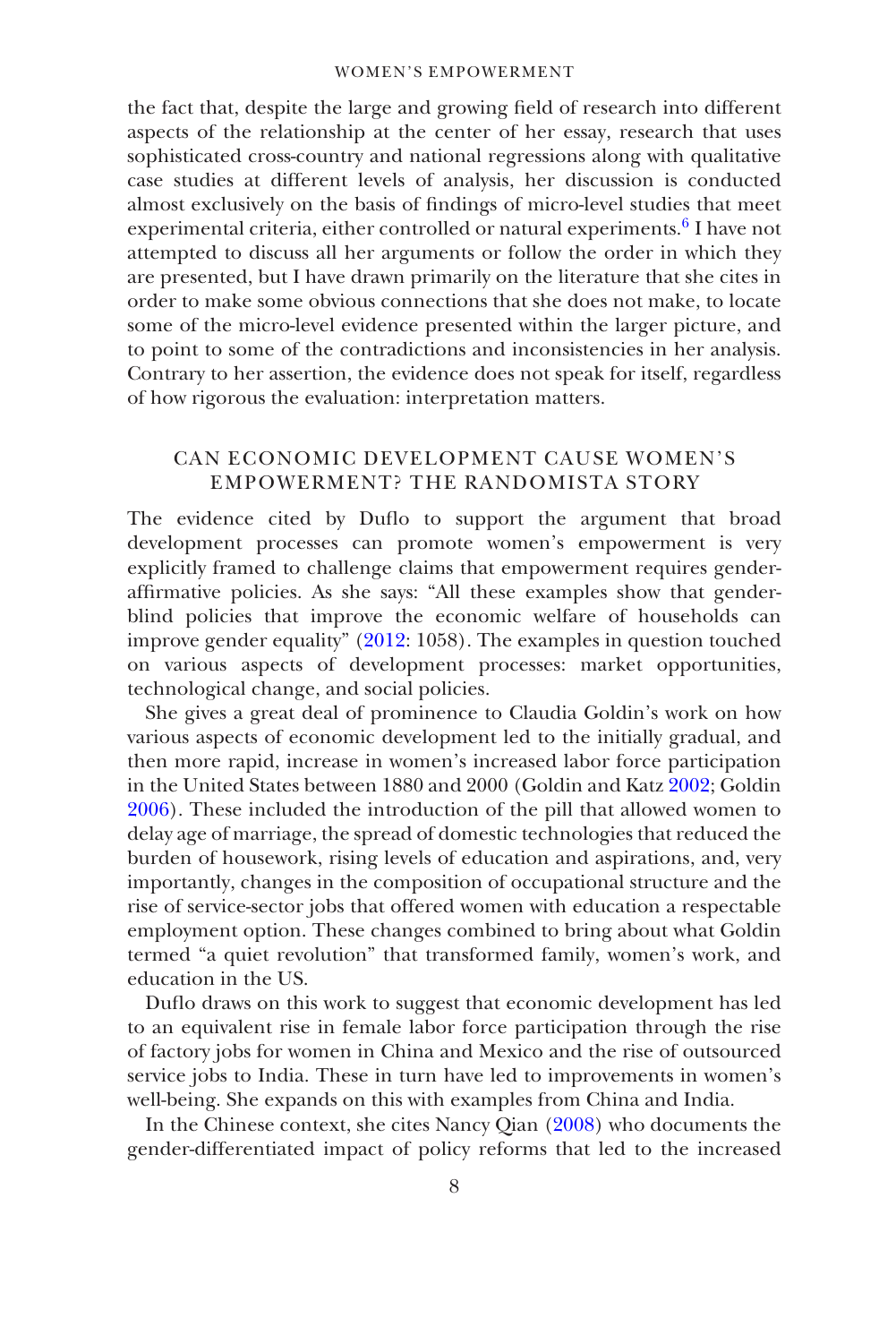profitability of cash-crop production in different regions of China. Women gained paid work in regions suitable for tea production for which they were the preferred labor force, while in regions suitable for orchards, it was men who gained new paid opportunities. Qian found that women's increased income, holding men's income constant, improved survival rates for girls and the education of all children, but that men's increased income, holding women's income constant, worsened survival rates for girls and decreased educational attainment for girls, while having no effect on boys' educational attainment. Duflo comments that these impacts of women's access to economic opportunities are striking in a context where cultural preferences and the one child-policy are believed to be strong determinants of son preference.

Her evidence for India draws on two studies. The first, by Kaivan Munshi and Mark Rosenzweig [\(2006\)](#page-25-6), shows that economic liberalization in the 1990s and the growth of software industries in Mumbai led to expansion in employment opportunities for men and women with English language skills and a rapid increase in English-based education for boys and girls. Noteworthy was that among lower caste households that had traditionally relied on caste networks to find jobs for male family members, a more rapid increase in English education was found among girls who had not traditionally participated in the market and could not rely on caste networks to find jobs. As Duflo concludes:

Girls can be educated in English and therefore be in a better position to take advantage of marketplace opportunities as they arise. A quiet revolution is happening even if households are not fully aware of the consequences of their individual choices [\(2012:](#page-24-6) 1058).

The other study is an RCT study (Jensen [2010\)](#page-24-9), which found that active efforts by Business Process Outsourcing (BPO) centers in Delhi to disseminate information about the availability of BPO jobs in the city in randomly selected villages within commuting distance led to a substantial increase in women's employment in the "treated" village compared to control villages – as well as an increase in girls' education in these villages.

A second pathway through which broad development processes have promoted gender equality is by releasing households from the "grip of poverty": this reduces the household's need to make life or death choices, which are frequently resolved at the expense of women's well-being. To support this argument, she cites studies from South Asia, which suggest that the excess female mortality observed among children in this context does not reflect everyday forms of discrimination in food or healthcare. For instance, she notes that an RCT set in Rajasthan (Banerjee et al. [2010\)](#page-23-9) found very little difference in immunization rates for boys and girls.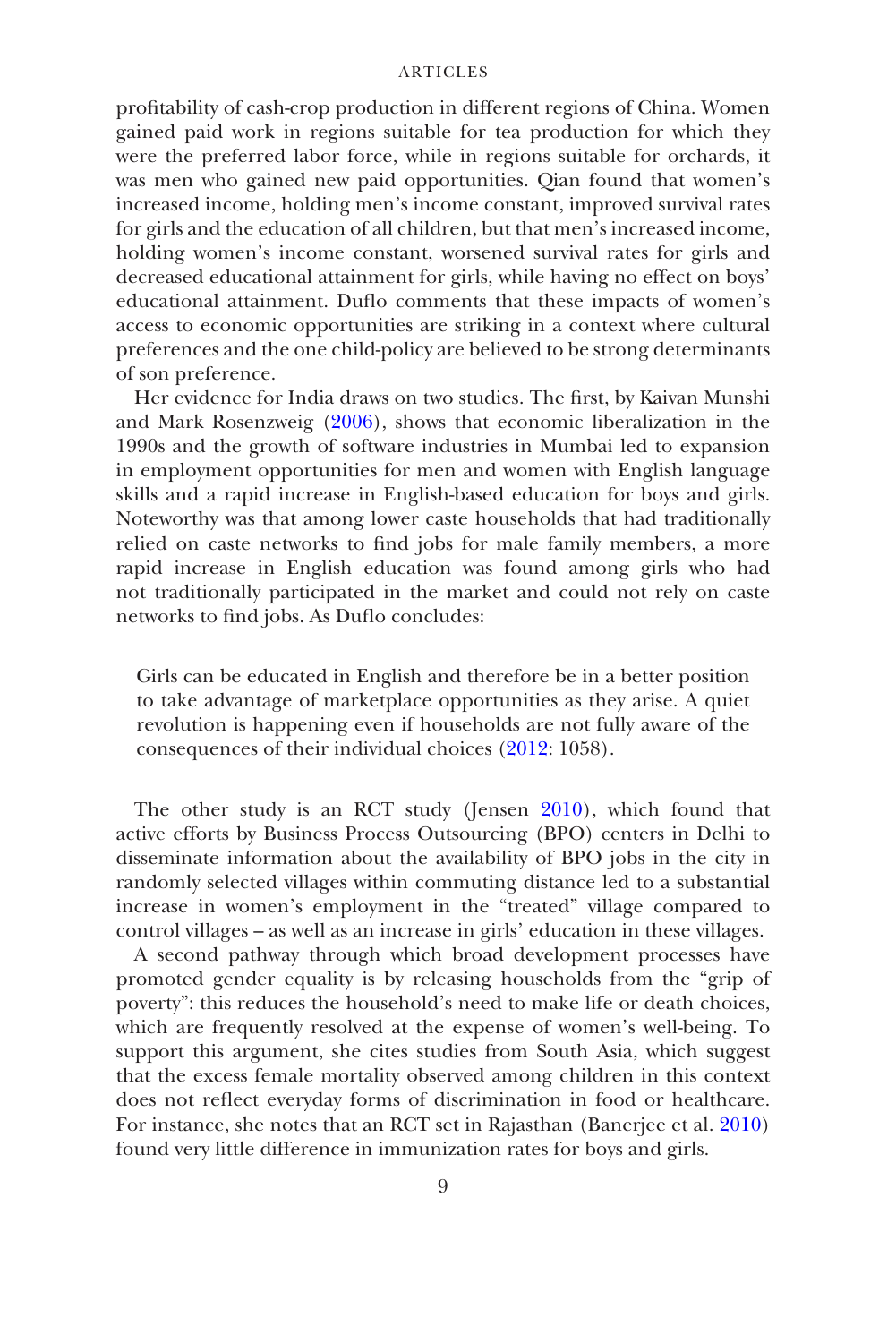Instead, she argues, excess female mortality reflects a response to "extreme circumstances." She notes a study from a poor neighborhood in Delhi that found that parents spent less on girls when they fell ill than on boys, so that girls were twice as likely to die of diarrhea than boys (Khanna et al. [2003\)](#page-25-7). She also notes evidence from rural India that the experience of drought in the early years of life reduced the chances of survival of baby girls to a greater extent than baby boys, particularly among households who had no assets to sell (Rose [1999\)](#page-25-8). This suggests that broad policies for poverty reduction and the provision of insurance against risk to poor households would reduce gender inequality without needing to target women in policy efforts.

A third possible pathway through which development processes can increase gender equality is via the expansion of healthcare. Here, Duflo cites a study by Seema Jayachandran and Adrian Lleras-Muney [\(2009\)](#page-24-10) who set out to explain why an extremely dramatic decline of 70 percent in maternal mortality in Sri Lanka between 1946 and 1953, the product of broad improvements in health policy, was followed by an increase in girls' education over this period of time. While the timing of the mortality decline varied by district, the overall decline meant the likelihood of women dying in childbirth went from 1.8 maternal deaths per 100 live births to 0.5 deaths in just seven years – leading to an increase in female life expectancy at age 15 by 4.1 percent. The study found that each additional year in life expectancy led to an increase in years of education of girls, relative to boys, of 0.11 a year. Drawing on a unified model of household decision making, the authors suggested that as parents became aware of the decline in maternal mortality in their district and the accompanying increase in daughters' life expectancy, it became rational for them to increase investment in daughters' education as well as that of sons, given returns to education were similar. Here, broad health policies directly reduced maternal mortality and indirectly promoted girls' education.

Duflo ends this broad narrative thread with the caveat that, for all its positive impact on gender equality, economic growth has not been sufficient to overcome all forms of gender discrimination. While she touches on persisting inequalities in the labor market and politics, her main focus here is on the skewed sex ratios at birth in a number of Asian countries, most prominently China and India. These are all countries that have experienced rapid rates of economic growth, but where the increasing practice of female-selective abortion has allowed parents to ensure that births were skewed in favor of boys. She explains this outcome in terms of an economic calculus on the part of parents weighing the high costs of the dowry necessary to marry off daughters with the possibility as well as the declining costs of female-selective abortion, thanks to the legalization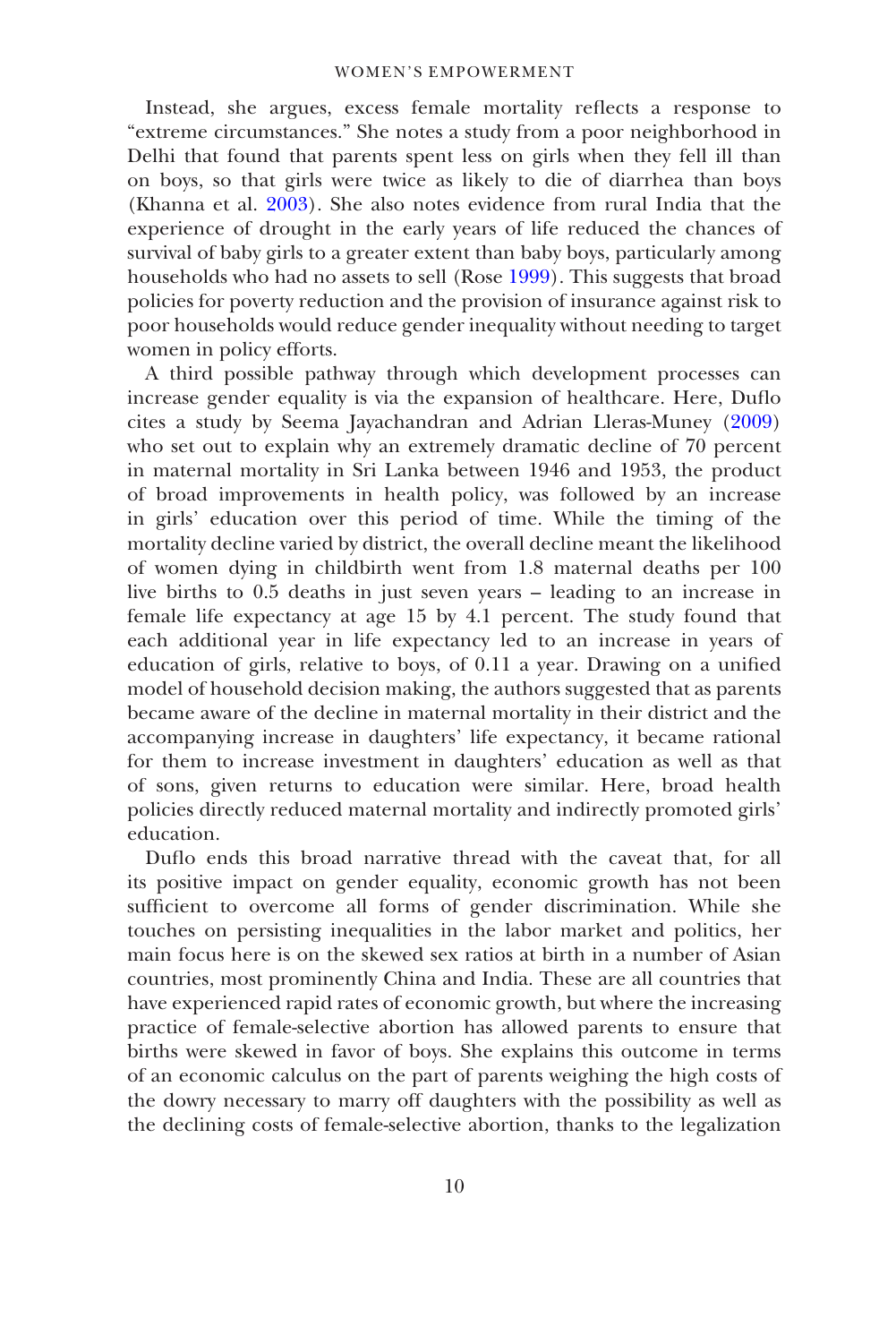of abortion and the expanded availability of ultrasound scanning and abortion technologies.

## CAN ECONOMIC DEVELOPMENT PROMOTE WOMEN'S EMPOWERMENT: A FEMINIST REINTERPRETATION

Few feminist economists will have problems agreeing with the overall proposition that broad development processes can promote progress on gender equality. They are likely to have more problems with the very restricted and selective nature of the evidence mobilized by Duflo to tell this story and with her interpretation of the evidence.

First of all, there is a striking contrast between the methodological approach taken in Goldin's [\(2006\)](#page-24-8) study of the US female labor force participation, a work referenced a number of times in Duflo's essay, and the methodological approach of the studies Duflo herself cites as evidence of similar processes at work in developing country contexts. Goldin's study is one of the few cited in the essay that does not take an experimental approach. It is based on historical time series data on female labor force participation, and related series on full-time work and hours of work, between 1890 and 2004 in the US. It is differentiated by age, marital status, and race, and it is combined with a rich historical analysis that brings together the wider literature on women's work at different stages of the period covered.

By contrast, Duflo's claims of similar processes in today's middle- and low-income countries rests on a very narrow empirical basis. The study by Munshi and Rosenzweig [\(2006\)](#page-25-6), for instance, which discussed the impact of IT-related jobs on girls' education is based on a 2001 survey, using a stratified random sample and carried out in a single area of Mumbai, of the parents of 4,900 students who had entered school at first grade in the previous twenty years. The study by Robert T. Jensen [\(2010\)](#page-24-9) is based on eighty treatment and eighty control villages randomly selected within commuting distance of Delhi in which there had been no previous attempt to recruit for the BPO sector and examines the impacts of the efforts of eight recruitment agents over three years.

These are both interesting studies, but the claim that they constitute evidence that a "quiet revolution" is happening in India is completely at odds with the larger story. There is very little evidence of a rise in service-sector jobs for women in India, despite its strong rates of economic growth. On the contrary, high rates of growth have been accompanied by a steady decline in rural women's labor force participation while female participation rates in urban areas have remained almost flat for several decades (Neff, Sen, and King [2012;](#page-25-9) Kapsos, Silberman, and Bourmpoula [2014\)](#page-25-10). Women may aspire to service-sector jobs of the kind that feature in the two studies, but these jobs have failed to materialize, leading to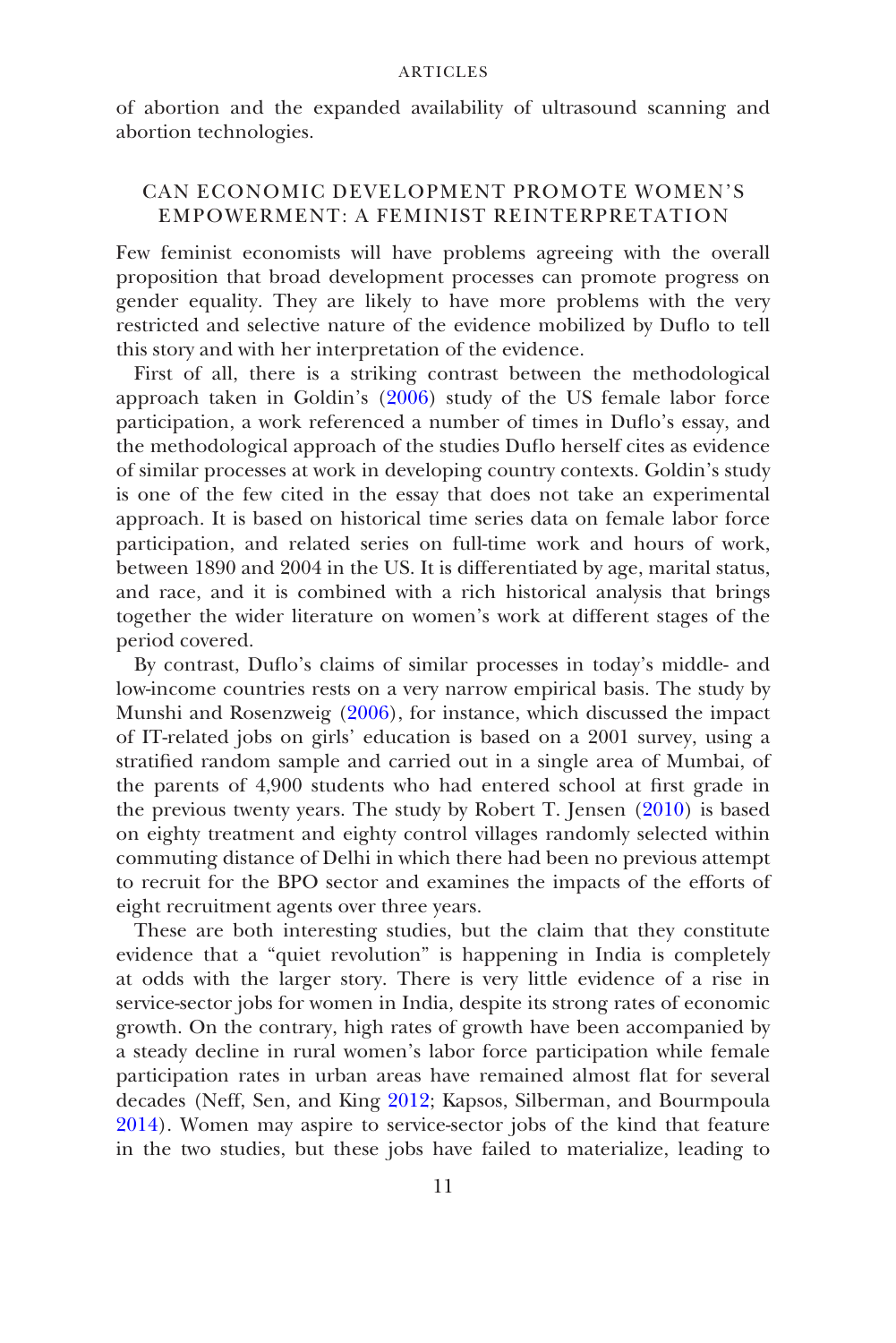high rates of unemployment and economic inactivity among the educated women who would aspire to these jobs (Das and Desai [2003;](#page-23-10) Klasen and Pieters [2013;](#page-25-11) see also Kabeer, Deshpande, and Asaad [2020\)](#page-24-11).

The tendency to make sweeping macro-level generalizations on the basis of small-scale, micro-level evidence can also be found in Duflo's claim, cited earlier, that similar rates of immunization between boys and girls in Rajasthan reported by an RCT she coauthored was evidence of the absence of everyday gender discrimination in India. In fact, a study by Daniel J. Corsi et al. [\(2009\)](#page-23-11), using three nationally representative surveys from India between 1992 and 2006, found girls received significantly lower immunization coverage than boys at the national level, that gender inequities in coverage varied considerably by state, and that Rajasthan and Haryana were the only two states in which immunization coverage favored girls. Contrary to Duflo's assertion, everyday gender discrimination persists in health-seeking behavior in much of India and continues to contribute to excess female mortality among children. Gender-neutral forms of health insurance of the kind she suggests are unlikely to remedy this.

It is also difficult to reconcile Duflo's contention that excess female mortality is primarily a crisis-coping mechanism among households in the grip of poverty with her subsequent explanation that increasingly adverse sex ratios at birth reflect a rational decision on the part of parents weighing the rising cost of dowry against the declining costs of female-selective abortion. There is no reference here to the idea of a "quiet revolution" in women's economic opportunities put forward earlier. Instead, Duflo maintains that even if women entered the labor market in larger numbers, there would be very little chance that they could earn enough to "make it worthwhile to let a girl live in the face of such a low cost for abortion" [\(2012:](#page-24-6) 1061).

Moreover, this explanation is at odds with Duflo's earlier discussion of the positive impacts on the survival and education of girls relative to boys reported in China, impacts that led Qian to conclude: "The policy recommendation from these results is clear. One way to reduce excess female mortality and to increase overall education investment in children is to increase the relative earnings of adult women" [\(2008:](#page-25-5) 1281).

Furthermore, Duflo's discussion of these life-threatening forms of gender discrimination fails to recognize that they have deep historical roots in both China and India and took the form of female infanticide as well as the malign neglect of daughters. The new medical technologies now allow for prenatal discrimination so that families are able to manipulate the sex ratio at birth. In the Indian context, these discriminatory practices were historically confined to higher caste, propertied families, particularly in the northwestern states rather than the lower castes; in other words, a "prosperity" effect rather than a crisis-coping response. These practices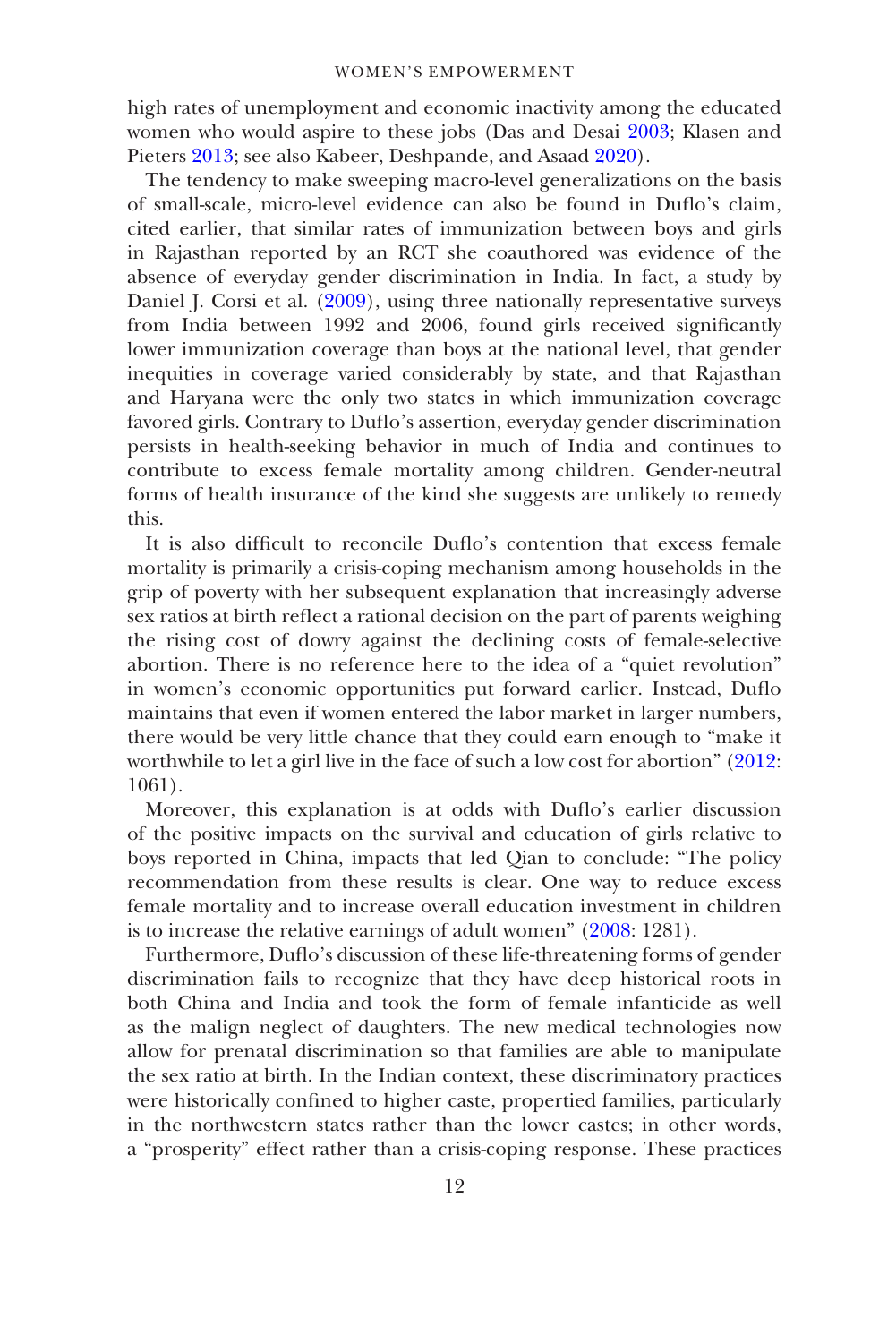are now spreading to the landless castes and to India's southern states. To discuss the issue of "missing daughters" in these countries as if it were a contemporary problem that was the result of parents using new technologies to exercise rational choice ignores its historically entrenched nature. It would be more plausible to recognize that discrimination against girls in everyday health-seeking behavior, which is frequently exacerbated in times of crisis, is a manifestation of the same cultural norms that lead parents to engage in female-selective abortion and previously led them to engage in female infanticide.

Finally, while Seema Jayachandran and Adriana Lleras-Muney [\(2009\)](#page-24-10) provide very persuasive arguments linking broad health policies to the increased education of girls, their causal explanation could be interrogated further. They are talking about a brief period of Sri Lanka's history when it became independent (1948) and embarked on one of the most universal social programs in the region. Along with the state's health initiatives, it also abolished fees for government schools and introduced local languages as the medium of instruction. At a time when the wider policy environment was undergoing such major changes, it seems somewhat far-fetched to explain the rise in girls' education following the decline in maternal mortality in terms of a unified model of household decision making that allows a mere three-year lag between mortality declines, the updating of parental beliefs about girls' life expectancy, and their decision to increase investment in their daughters' education. An alternative explanation, based on a bargaining model, would allow for gender differences in preferences within households. In this scenario, the survival of mothers would mean that they were actually present when households made decisions about children's education. If they had more gender-egalitarian attitudes toward children's education than fathers (a possibility I discuss below), this would explain the results without necessarily resorting to unrealistic assumptions about how rapidly parents adjusted to the perceived increase in daughters' life expectancy. The authors consider this possibility but dismiss it on the grounds of a "back-of-the envelope" calculation that it explained less than half of the increase in daughters' education. However, a multi-causal approach, which allows for the possibility that the relationship between the decline in maternal mortality and the rise in girls' education may have operated through more than one causal pathway, would probably provide a more realistic account of this historical phenomenon.<sup>[7](#page-22-6)</sup>

## <span id="page-13-0"></span>CAN WOMEN'S BENEVOLENT PREFERENCES "CAUSE" ECONOMIC DEVELOPMENT? A RANDOMISTA STORY

Duflo's discussion of the claim that women's empowerment "causes" economic development focuses on the evidence on which the claim is based, much of it from micro-level studies that found that women used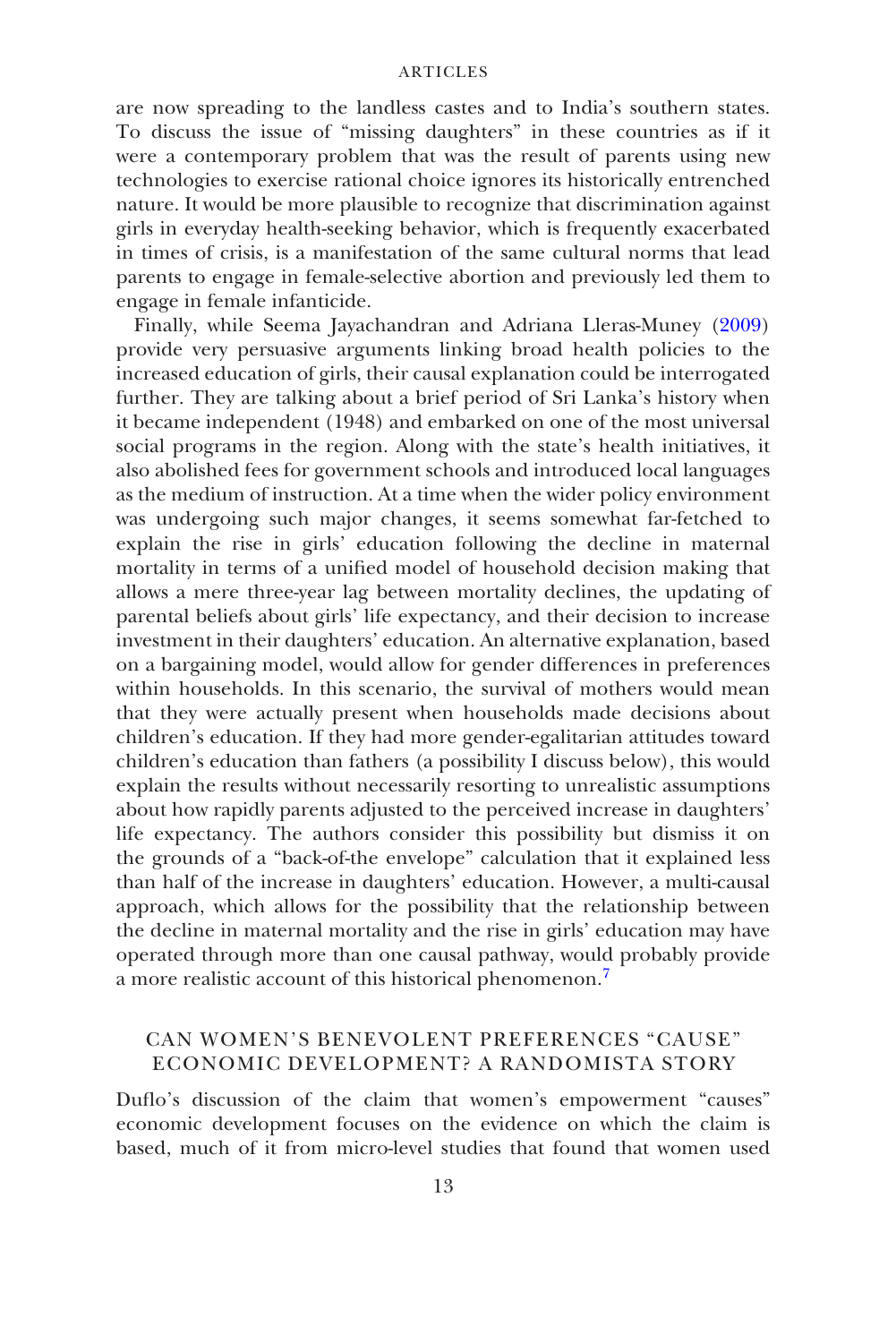resources at their disposal in ways that improved the well-being of their families. She questions the generalizability of this claim: "the fact that women have different preferences does not mean that those preferences are *always* benevolent, that they *always* favour 'good things,' favourable to development"  $(2012:1074; \text{my italics})$  $(2012:1074; \text{my italics})$ .<sup>8</sup>

<span id="page-14-0"></span>It is not clear that any social scientist has ever argued that women's preferences were *always* benevolent and favor good things but there is a strong body of evidence that has built up over the years across disciplines (economics, sociology, and anthropology), using a plurality of methods, which finds that women's access to a range of valued resources, including education, employment, land, cash transfers, and credit, is very often associated with increased investments in family welfare, including children's health and education. As Matthias Doepke and Michèle Tertilt [\(2011\)](#page-24-12) conclude in their review of quantitative studies on this topic:

Even though each individual study has certain shortcomings *...* the fact that a variety of studies using different data sources and empirical methodologies arrive at essentially the same conclusions strongly suggests that these findings are robust features of the data. [\(2011:](#page-24-12) 12)

Duflo is aware of this evidence – "an association between education of mothers and outcomes of their children has been found over and over again"  $(2012: 1066)$  $(2012: 1066)$  – but dismisses most of it on the grounds that the studies concerned did not follow experimental procedures. As a result, the observed correlation between women's access to resources and investments in children's well-being could simply reflect unobserved variables. For instance, there could be a correlation between wives' education and earnings and the unobserved characteristics of the men they marry: better educated or richer women might marry men who care more about their children: "if he is progressive enough to allow his wife to seek employment, then this same progressive attitude may make him treat his children better" [\(2012:](#page-24-6) 1065).

<span id="page-14-1"></span>Duflo therefore turns to the work of researchers who have used experimental approaches that are likely to reduce or eliminate selection bias, to explore this question. Interestingly, the studies she cites, which come from a variety of different contexts,  $9$  generally reaffirm the findings of nonexperimental studies: resources in the hands of women were generally more likely to be invested in family well-being. For instance, her own study, coauthored with Christopher Udry and set in Cote D'Ivoire, found that in the years when rainfall fluctuations meant the production of women's crops was higher, the household spent a larger share of its budget on food and on private goods for women (Duflo and Udry [2004\)](#page-24-13). But, years when the production of male crops was high were associated with an increased share of household budgets on alcohol, tobacco, and male private goods.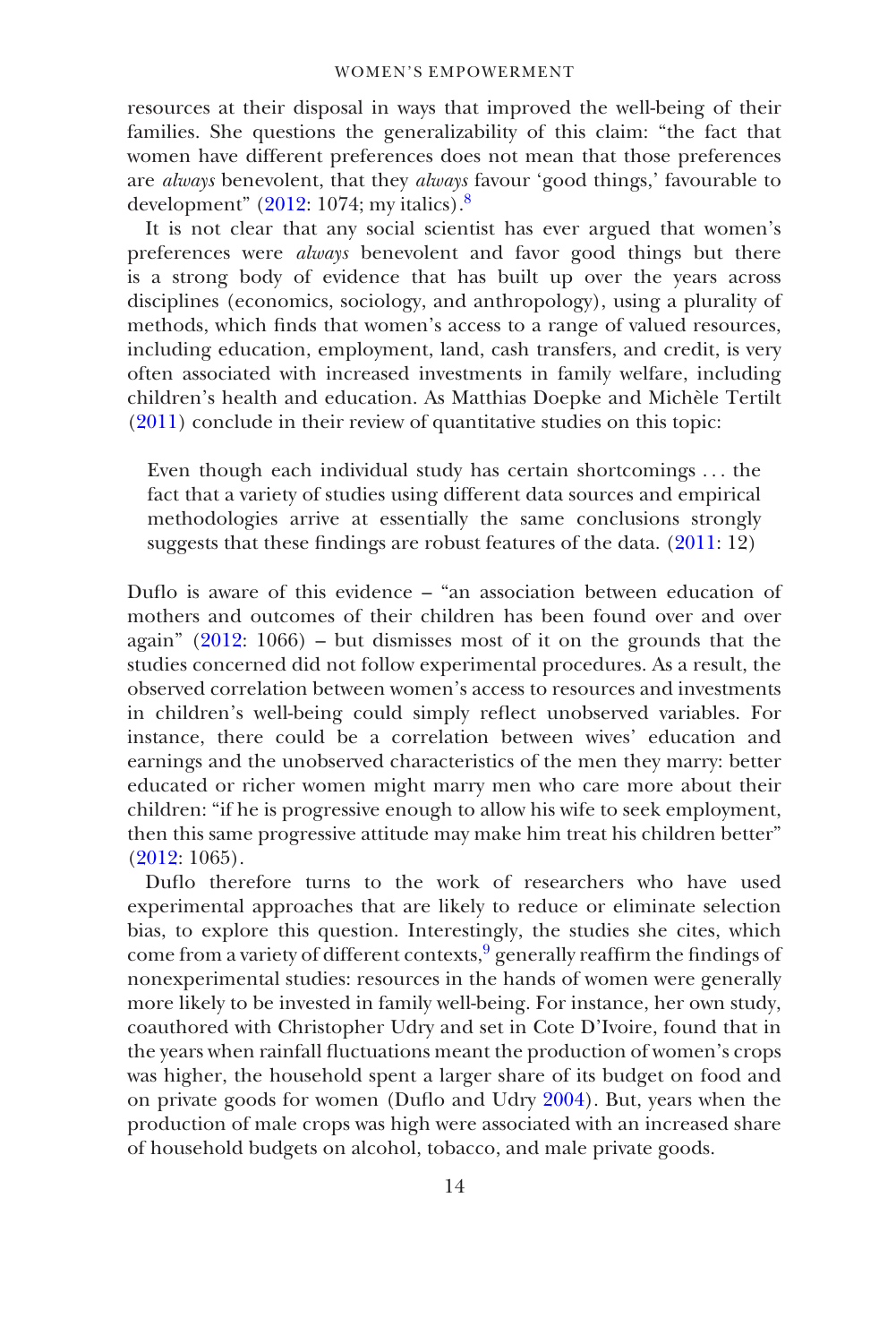Undeterred by this, Duflo offers examples of yet other studies that appear to offer evidence of benevolent male preferences. Lucia Breierova and Esther Duflo [\(2004\)](#page-23-12) examine the longer-term impact of the increase in education associated with a massive school construction program in Indonesia in the 1970s. They find that female education mattered more than male education in delaying age of marriage and reducing fertility rates, but the effects of gender differences in education on child mortality were not significant. Ignoring the findings for age of marriage and fertility rates, although both would be considered "good things for development," Duflo focuses on the findings on child mortality to conclude that while parents' education was clearly important, "it is not clear that girls' education is much more critical than boys' education" [\(2012:](#page-24-6) 1066).

A similar study by Shin-Yi Chou et al. [\(2010\)](#page-23-13) examines the impact of the expansion of compulsory junior secondary education in Taiwan in the 1960s on the longer-term relationship between parental education and children's health, as measured by birthweight, neonatal mortality, postneonatal mortality, and infant mortality. It reports that both maternal and paternal education has a favorable impact on child health, but the impact of maternal education is more consistent than paternal for all four indicators in different specifications of the model.

The authors themselves caution that close correlation between maternal and paternal education made it difficult to separate out their relative impacts. Duflo offers a slightly different interpretation, claiming that the study found strong and positive effects of both maternal and paternal education, and that one effect was not significantly greater than the other: "The automatic presumption that female education is more important than male education for child mortality and for other children outcomes may need to be revised: it seems that both matter"[\(2012:](#page-24-6) 1066).

The third study Duflo cites examines the impact of the expansion of the Old Age Pension scheme in South Africa on children's education (Edmonds [2006\)](#page-24-14). According to her, it found that adolescent children were more likely to be in school when they lived in a household with a male recipient of the pension than a female recipient: "In this case it is when men receive the pension that they make the decision favourable to well-being and development" (Duflo [2012:](#page-24-6) 1074). In fact, a closer reading of the findings suggests a somewhat less straightforward interpretation. Among households with elderly members not yet eligible for pensions, children's education, both boys and girls, was found to be higher in households with an elderly woman than with an elderly man, with girls' education level generally higher than that of the boys. The actual receipt of a pension by elderly men brought boys' education to the levels enjoyed by boys in households with nearly eligible women; it had no impact on girls' education. Meanwhile, the actual receipt of a pension by elderly women had no significant impact on education level. At the same time, households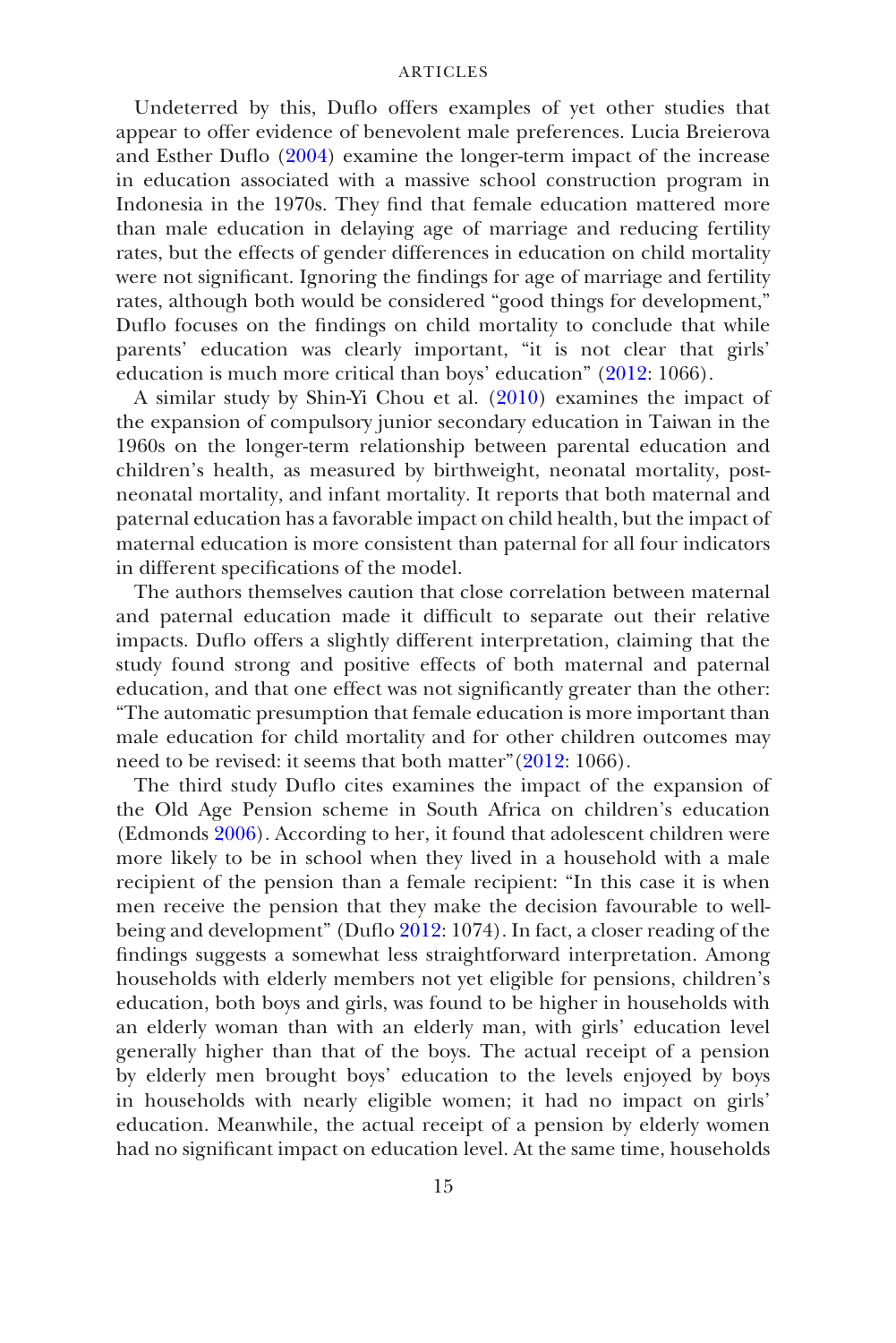with both men and women pension recipients reported an increase in education of both boys and girls.

## FEMALE ALTRUISM AND ECONOMIC DEVELOPMENT: A FEMINIST INTERPRETATION<sup>10</sup>

There are a number of problems with the analysis presented by Duflo on this theme. First of all, there is the question of how data is selected and interpreted. Her dismissal of findings from nonexperimental studies in favor of experimental studies that reported the same findings is indicative of the tendency of randomista economists to "effectively wipe clean the memory banks of past knowledge," as noted earlier, and to present old findings as new ones.

However, a much greater problem with Duflo's analysis is that, in common with many neoclassical economists, she treats preferences as random and idiosyncratic: studies providing evidence of female altruism can therefore be countered by evidence of male altruism. But as feminists have argued, the systematic nature of the association between women's access to resources and children's welfare widely documented by the literature suggests a structural, rather than a purely individual, element to the formation of preferences. It is not the preferences of "women" per se that drive these empirical associations, but women in specific familial relations, most often mothers and sometimes grandmothers. This finding attests to pervasiveness of "ideologies of maternal altruism," social constructions of motherhood that assign special responsibility for children to mothers, as one aspect of the gendered structures of constraint noted earlier (Whitehead 1981).

At the same time, and the two interpretations are not mutually exclusive, in contexts where women are cut off to a greater extent than men from access to resources and relationships beyond the household, women's longterm interests may be bound up to a greater extent than men's with the long-term interests of their families, suggesting a self-interested dimension to their apparently altruistic behavior (Whitehead 1981). Indeed, one reason to question any essentialist notion of "maternal altruism" as an explanation for mothers' behavior is the fact that their investment in children is often gender biased rather than egalitarian. This is most marked in regions such as the northwestern states of India, which are characterized by strong son preference and where women's status within the household and their security in old age depend on producing sons, ensuring their survival, and winning their loyalty (Cain, Khanam, and Nahar 1979). In such contexts, women's access to education may reduce overall child mortality, but it can raise mortality rates for their daughters (Das Gupta 1987).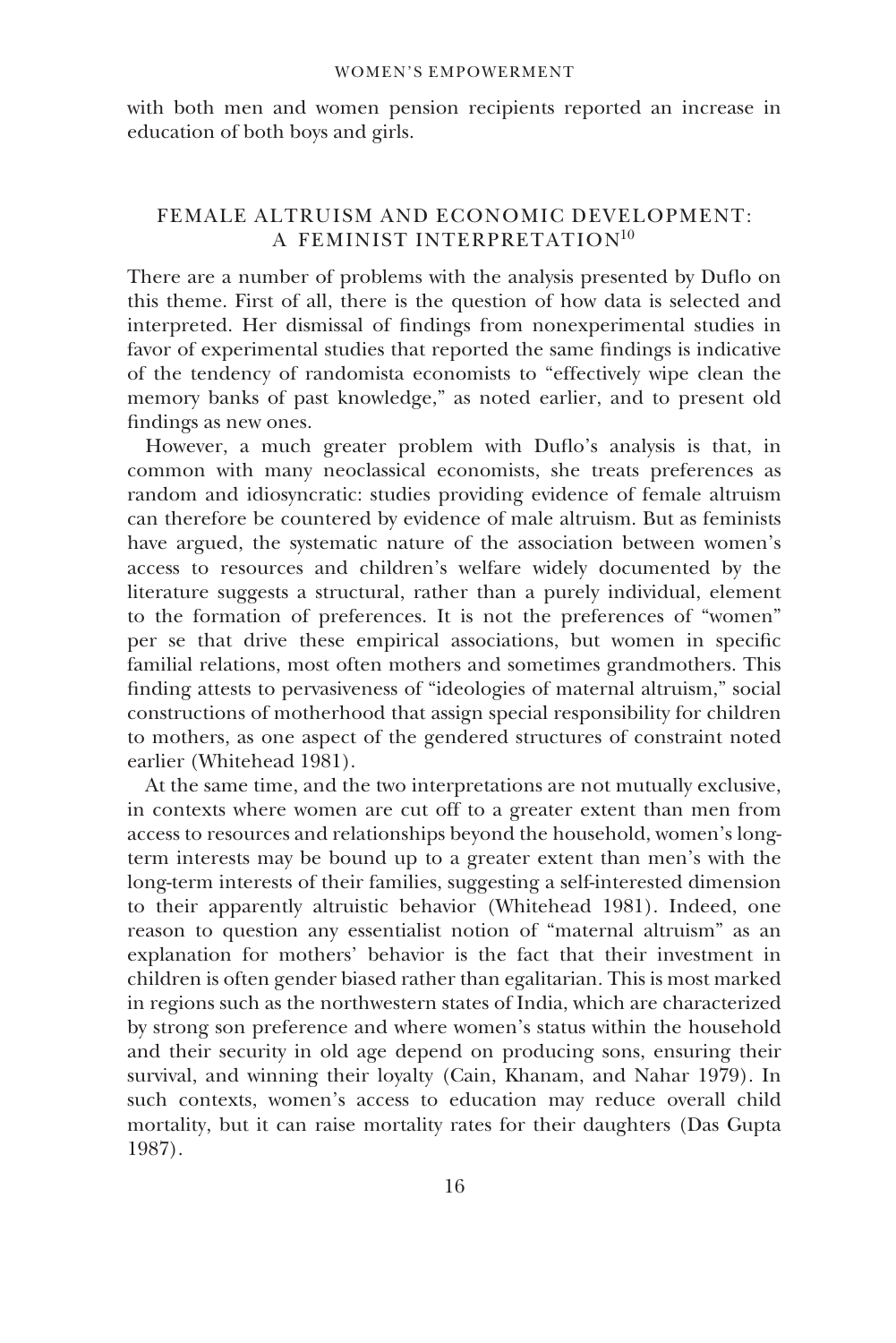Clearly the possibility that men's access to resources also contributes to children's welfare cannot be ruled out, but it may be that their contributions are better captured through overall household income, given their breadwinning roles, their contributions to joint forms of household consumption (Whitehead and Kabeer 2001), or, as Doepke and Tertilt [\(2011\)](#page-24-12) report on the basis of their review of the literature, to household savings. Equally, we cannot rule out the possibility that women's access to resources can lead to the deterioration in children's welfare. For instance, mothers in low-income households who must take up wage employment in order to earn a living often keep their older daughters back from school to look after younger siblings, take their young children to work with them in the field or roadside, or simply leave them at home unattended. However, these diverse findings cannot be reconciled through debates about whether men are more altruistic than women. They must be grounded in explanations that take account of variations in gender roles and responsibilities in different contexts, the identities and interests these generate, and how these might be influenced by class and other aspects of household position.

## **The "costs" of gender-affirmative action: A randomista account**

On the basis of the evidence discussed in her essay, Duflo concludes that while empowering women can indeed have positive social impacts, "the usual depiction of women as *always* making the best decisions for longterm development is somewhat exaggerated" [\(2012:](#page-24-6) 1053; my italics). She allows that there is still an argument for gender-affirmative policies on the grounds of gender equity, which she describes as a "very desirable goal in and of itself" [\(2012:](#page-24-6) 1076). But she warns that such policies will have to continue for a very long time to achieve their goal and that even if they result in "some collateral benefits" for women, these may not be sufficient to compensate for the "costs of the distortion associated with such redistribution" [\(2012:](#page-24-6) 1076). She advises that "this measure of realism needs to temper the positions of policy makers on both sides of the development/empowerment debate" [\(2012:](#page-24-6) 1076).

Three bodies of evidence are cited to demonstrate the costs of the distortions introduced by gender-affirmative policies. The first, discussed above, relates to the "misplaced" assumptions about benevolent female preferences and its impact on household welfare – evidence that Duflo seeks to challenge.

The second body of evidence discusses the use of gender quotas to promote women's participation in elected office. Duflo reports on a study by Raghabendra Chattopadhyay and Esther Duflo [\(2004\)](#page-23-14), which examined the impact of quotas for women in local government in the Indian context on budgetary decisions. They found that women-led local councils in West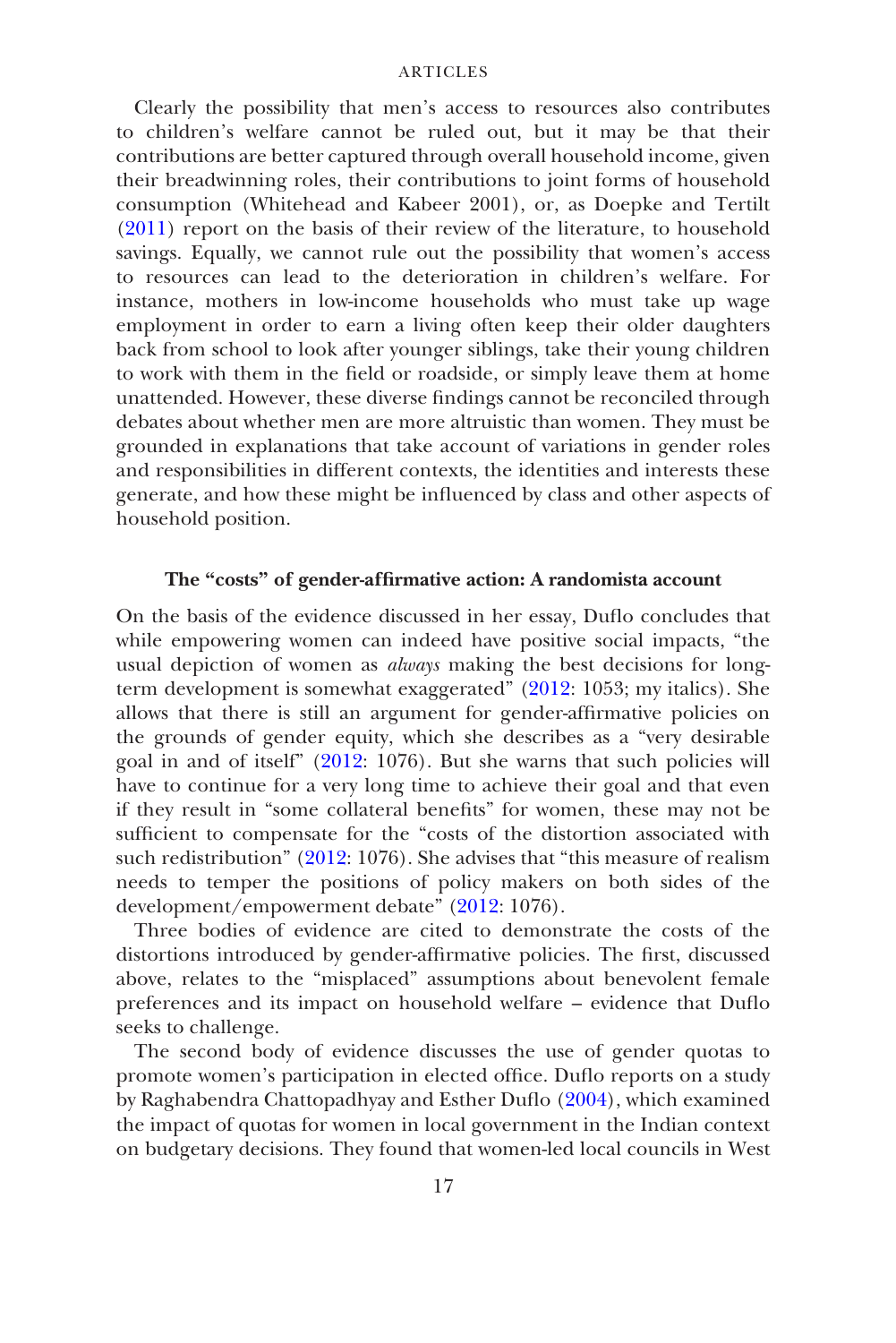Bengal and Rajasthan invested more in public goods closely aligned to concerns that women had raised: drinking water and roads in West Bengal and drinking water in Rajasthan. They invested less in public goods that were more closely linked to concerns that men had raised: education in West Bengal and roads in Rajasthan. Duflo comments that while this reform was clearly good for women, since their preferences were being taken into account, it was less clear that this represented an improved development outcome: "in order to answer this question, one would need to decide whether water was more important than schools or roads" [\(2012:](#page-24-6) 1074). Research had found water wells to be clean in West Bengal so demand for drinking water did not reflect concerns about health. Instead its main benefit was to reduce the time spent by teenage girls responsible for collecting water, so it was likely to have been a matter of "convenience," but "how one values this convenience, versus educating children or better roads, is not something that economists are well placed to evaluate" [\(2012:](#page-24-6) 1075).

The final strand of evidence Duflo draws on to demonstrate the distortions often associated with gender-affirmative polices relates to evidence on the economic inefficiencies associated with such policies: access to microcredit loans were found to increase profits for male but not female entrepreneurs in Sri Lanka (Karlan and Zinman [2011\)](#page-25-12); transfers in cash and kind to microentrepreneurs in Sri Lanka led to a significant increase in the profits of male entrepreneurs but had no effect on female enterprise (De Mel, McKenzie, and Woodruff [2009\)](#page-23-15); a similar experiment in Ghana led to positive returns to male enterprise but only those women who started out with larger businesses reported positive returns (Fafchamps et al. [2011\)](#page-24-15).

In light of such evidence, Duflo argues that "policymakers often are too quick to conclude that [an] allocation of resources toward women, rather than men, would *always* be efficiency enhancing" [\(2012:](#page-24-6) 1075; my italics). She points out that any position that a woman gets through a quota is a position that a man does not get, and any measure that seeks to bring girls into school, such as special scholarships and latrines, will be at the direct expense of boys. "Thus, policies that explicitly favour women need to be justified, not just in terms of being necessary to bring about gender equality, but in terms of gender equality itself being desirable and worth the cost it implies" (Duflo [2012:](#page-24-6) 1063).

## **The costs of gender-affirmative action: A feminist reinterpretation**

In terms of the evidence marshaled by Duflo to demonstrate the developmental costs of gender-affirmative action, I have already suggested that, contrary to her assertion, the evidence suggesting the positive impact of women's access to valued resources on critical aspects of children's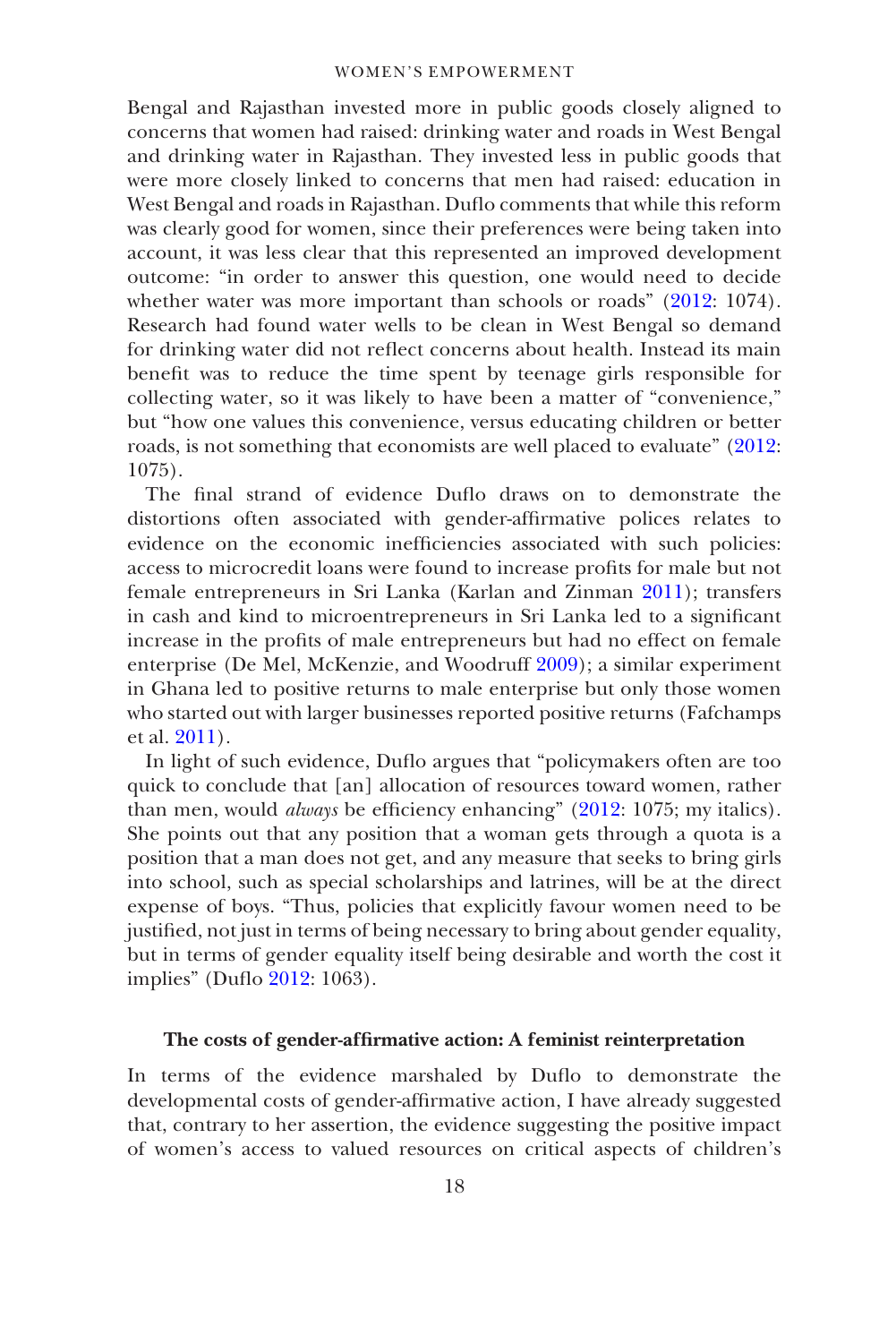well-being is fairly robust. The weakness of her counter examples merely proves the point.

I would also argue that her discussion about the impact of political quotas for women appears to miss the point. Advocacy for these policies is largely based on arguments about the quality of democracy: a political system that fails to ensure that representatives from half of its population are not systematically excluded from elected office offers a very flawed model of democracy. Feminists have fought hard in many countries for women's right to vote; they are now fighting for ways to elect women into public office. Political quotas are one example of these efforts. A number of RCTs that examine the impact of political quotas for women in local government, research to which Duflo has contributed, find that women's presence in local government not only made a difference to the allocation of expenditure on local public goods – "women leaders do seem to better represent the needs of women"  $(2012: 1071)$  $(2012: 1071)$  – but it also reduced male biases against women leaders, increased parental and girls' own educational aspirations, and led to a reduction in the gender gap in education. These are some of the results that feminists hope for when they seek to break down the barriers to women's participation in different domains, including the political. When such barriers appear resistant to "normal" development processes, gender-affirmative policies are an attempt to circumvent, and hopefully erode, these barriers.

It is, therefore, strange that Duflo chooses to question quotas on the basis of their "efficiency costs," and that she discusses these costs in terms of gender differences in public-expenditure allocations. Such questions do not appear to have been raised when all-male elected bodies make allocative decisions. While it is increasingly recognized that such bodies generally overlook women's interests, which is one reason why quotas were introduced, I have not come across any studies that questioned whether men should be elected to office on the basis of their budgetary allocation decisions. It is also strange that she interprets women's allocation of budgets to drinking water provision in terms of its "convenience." Surely the developmental question in this case would be to ask how the time saved by teenage girls was used: to increase attendance at school, to engage in income generation, to look after young children, or simply frittered away?

Duflo is on more solid ground when she asks whether targeting livelihood resources, such as microfinance, training, transfers, and so on, to women is the most efficient use of these resources. Certainly, the evaluation literature, both experimental and otherwise, is replete with examples of efforts that show greater productivity or income returns when such resources are directed to men than to women (Kabeer [2018\)](#page-24-16). When we consider the multiple and overlapping constraints that curtail women's ability to earn a livelihood and make the most of their opportunities, constraints embedded in the larger patriarchal structures that prevail in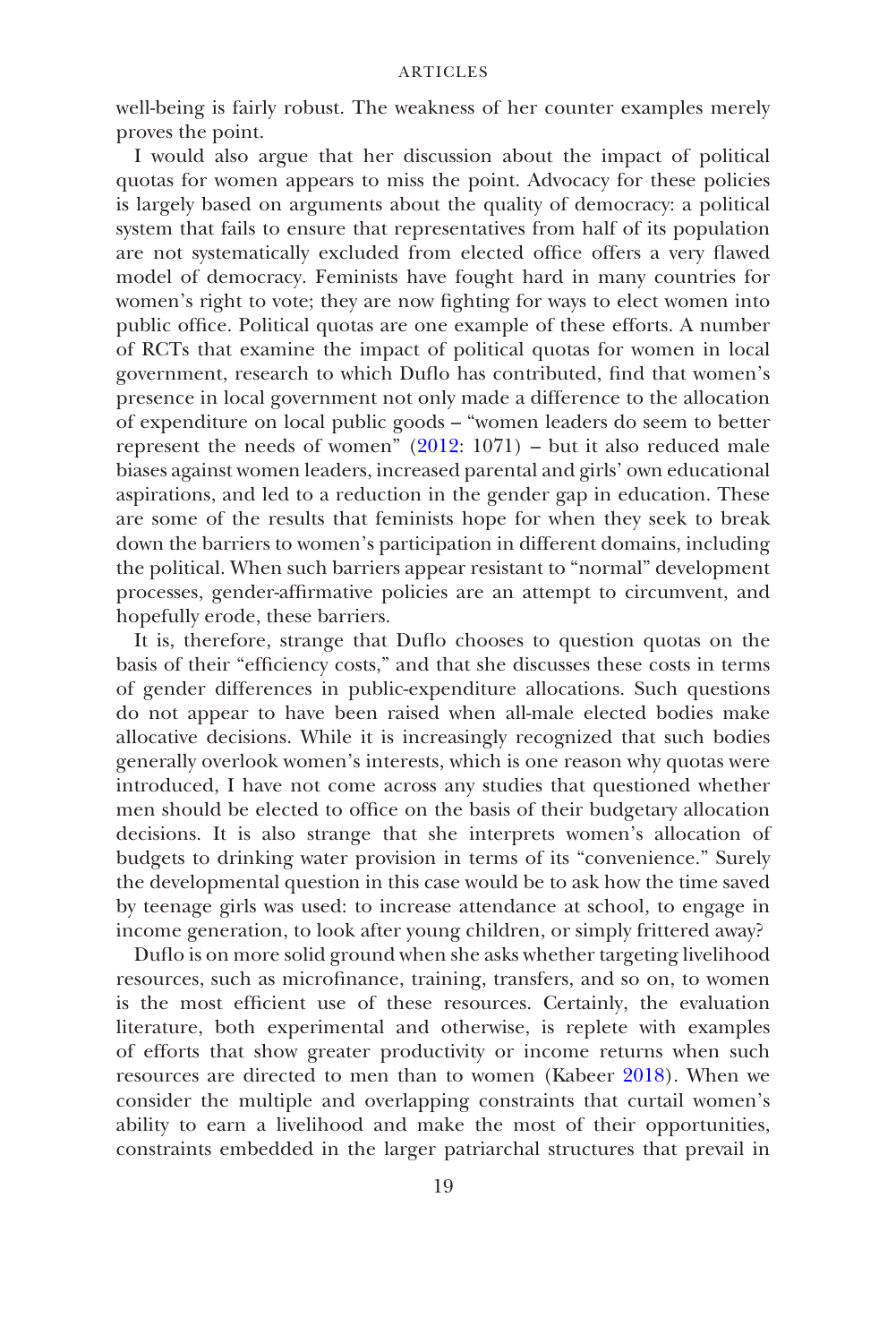different contexts, relaxing just one or two of these constraints at the level of individuals is clearly not going to be sufficient to "level the playing field."

But the solution does not lie in simply accepting the status quo and focusing attention on men on the grounds that the economic returns will be larger. If Duflo and other randomista economists accept the premise that talent and ability are randomly distributed among men and women rather than the monopoly of men, then the distortions that she is talking about relate to the historical structures that have curtailed women's productive potential and protected male privilege. Gender discrimination introduces structural costs that are not visible when the focus is on individual economic actors.

Duflo is also right that changing these structures will take a long time, but such change is unlikely to ever happen if efforts are restricted to the micro-level, time-bound "tunnel-type" interventions that make up most RCTs. Inclusive growth policies, progressive gender-equality legislation, and broad-based, contextually informed, and gender-aware policies and programs that evolve over time on the basis of lessons learned have a much greater chance of succeeding.

## CONCLUSION: WHOSE STRIDENT VOICES?

Duflo [\(2012\)](#page-24-6) explains that her motivation in writing this essay was to mediate between the "strident voices" that made up the debate about women's empowerment and economic development. It is not immediately clear whom these strident voices belong to since much of the essay is taken up in presenting evidence by researchers who have not necessarily made these claims. However, we can find some examples of voices in the essay that explicitly argue one or other of these positions. I would like to conclude this article by considering how her discussion of these voices fit into her overall narrative – and what a feminist response might be.

The most explicit argument in favor of the position that broad-based development can be relied on to promote gender equality is attributed to Doepke and Tertilt [\(2009\)](#page-24-17), who carried out a study to explain why the legal recognition of women's economic rights preceded by several decades their acquisition of political rights in both the US and Europe. The study is largely theoretical and revolves around the argument that, with technological progress and the rising importance of education, men were likely to be more willing to surrender economic rights to women to ensure that their children were better educated. Duflo considers that the paper provides a convincing theoretical argument that economic growth can lead to progress on women's rights and highlights the authors' conclusion: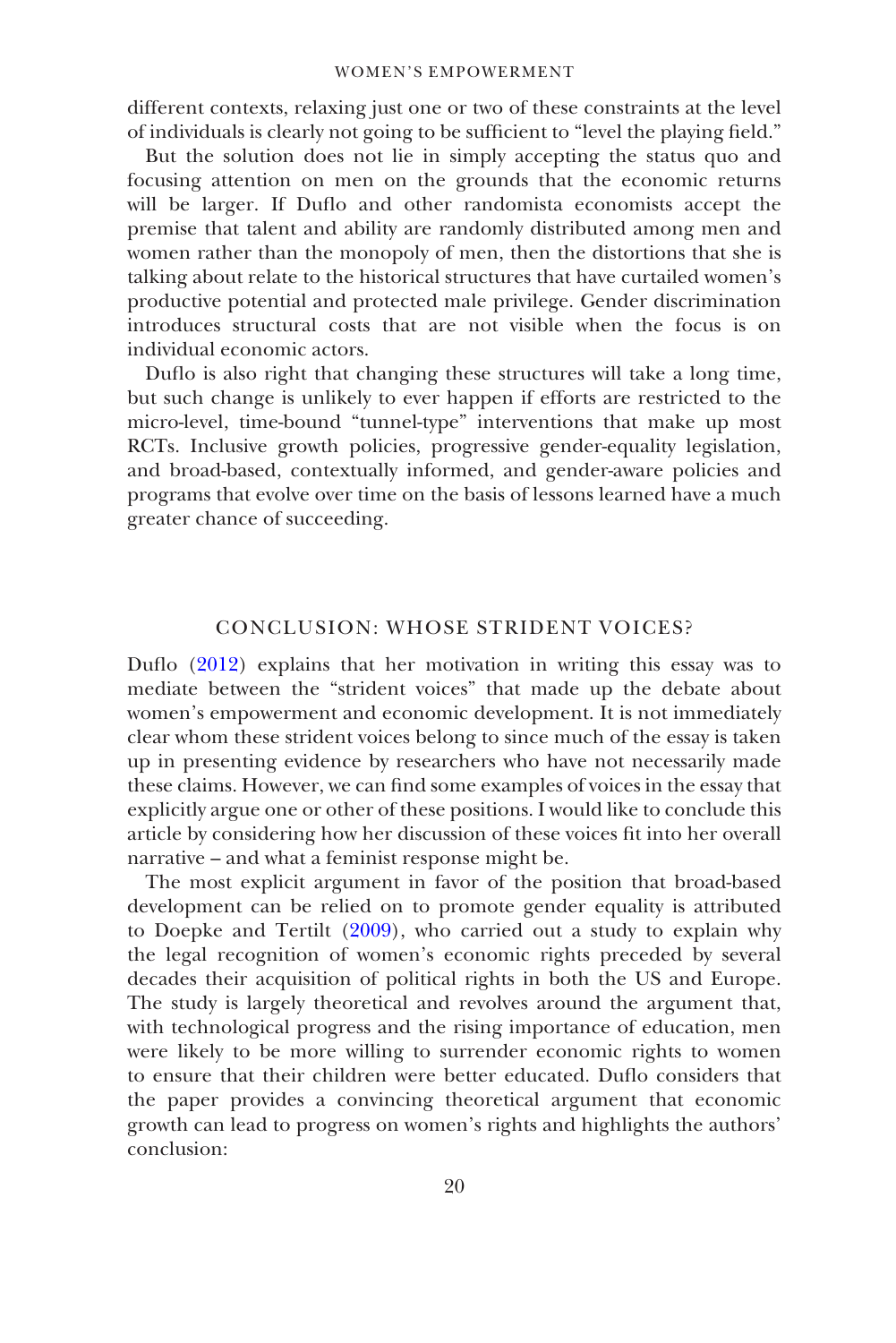Doepke and Tertilt explicitly conclude that institutions such as the World Bank that are interested in women's rights would be well inspired to focus on programs favorable to economic development (such as education policy), rather than push for direct legislative changes for women's rights. [\(2012:](#page-24-6) 1060)

However, even if we found their theoretical argument plausible, despite the dearth of empirical evidence to back them up, there is no reason to believe that the processes that occurred in the US and Europe in the nineteenth century will unfold in similar ways in the contemporary developing world. Indeed, as data collected by the World Economic Forum suggests, while considerable progress has been made in decreasing the gender gap in health and education across the developing world, economic growth has not been accompanied by progress on gender equality in either the economic or the political domains.

The voices quoted in her essay as explicitly arguing in favor of genderaffirmative action as a route to development are Kofi Annan, the former Secretary General of the United Nations, and James Wolfensen, the former President of the World Bank. Annan is cited as claiming that gender equality was a prerequisite to the achievement of the Millennium Development Goals while Wolfensen is cited as describing girls' education as a catalyst for all dimensions of development. However, as feminists working in the field of development know very well, such rhetoric on the part of international bodies has long been part of their "performance" of gender equality, a costless way of signaling their progressive credentials. Feminists suggest that we need to "follow the money" to find out whether this rhetoric translates into action.<sup>[11](#page-22-9)</sup>

<span id="page-21-0"></span>This is not easy, but an illustrative example can be found in Organisation for Economic Co-operation and Development (OECD [2020\)](#page-25-13). This document reports on the OECD – Development Assistance Committee's attempt to "follow" how much of its bilateral development finance focuses on gender equality. It reported that for the year 2016–17, 62 percent of its bilateral allocable aid (72.2 billion USD) had no focus on gender equality; 34 percent had gender equality as a secondary objective (40.2 billion USD); and just 4 percent (4.6 billion USD) reported gender equality as a primary objective. Money for women's empowerment, and empowerment in the economy in particular, is "still a drop in the ocean" (OECD [2016\)](#page-25-14).

> *Naila Kabeer Departments of International Development and Gender Studies London School of Economics, Houghton Street, London WC2A 2AE, UK email: [N.Kabeer@lse.ac.uk](mailto:N.Kabeer@lse.ac.uk)*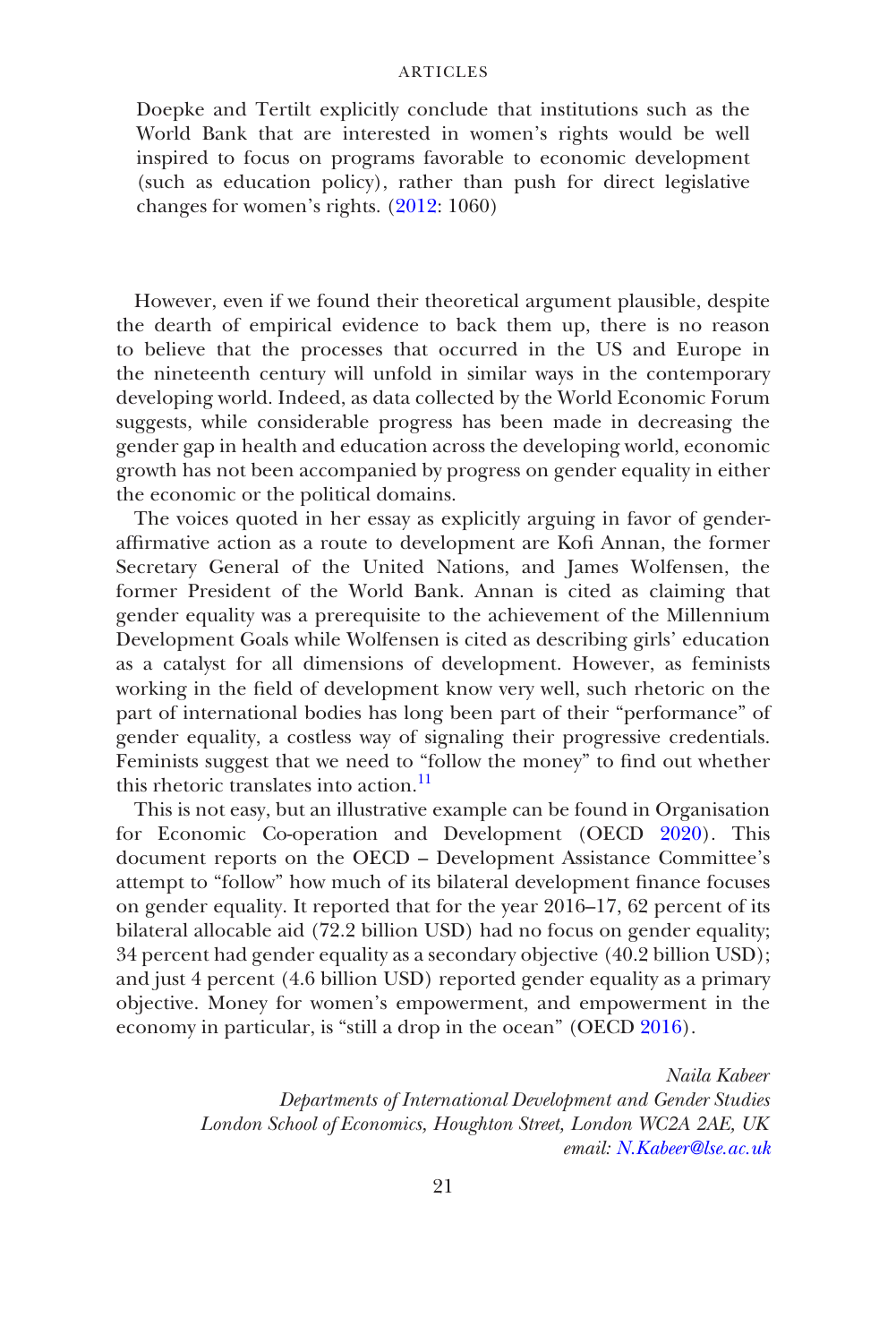#### WOMEN'S EMPOWERMENT

## NOTES ON CONTRIBUTOR

**Naila Kabeer** is Professor of Gender and International Development at the London School of Economics and Political Science. The main focus of her research is on gender, poverty, social exclusion, labor markets, livelihoods, and social protection. She is on the editorial boards of *Feminist Economics*, *Gender and Development*, and *Third World Quarterly*, and on the advisory boards of the *Canadian Journal of Development Studies* and *Development and Change*. Her most recent publication is a co-edited volume on *Organizing Women in the Informal Economy: Beyond the Weapons of the Weak* (Zed Press).

### **NOTES**

- <span id="page-22-0"></span>[1](#page-3-0) See the symposium published on this topic in the aftermath of the Nobel award in the special issue of *World Development* on Development and Poverty Alleviation, Vol. 127 (forthcoming). See also Sanjay Reddy [\(2019\)](#page-25-15).
- <span id="page-22-1"></span> $2\,$  $2\,$  I use the term "randomista" economics as a shorthand for that branch of development economics that has evolved almost entirely through reliance on RCTs.
- $\frac{3}{3}$  $\frac{3}{3}$  $\frac{3}{3}$  According to Google Scholar, it is her third most widely cited single-authored essay (accessed February 2020).
- <span id="page-22-3"></span><span id="page-22-2"></span><sup>[4](#page-3-3)</sup> See Agnès Labrousse [\(2016\)](#page-25-2) for an incisive critique of Duflo's work from an institutional economic perspective.<br>
<sup>5</sup> http://www.lejdd.fr/Economie/Actualite/Intellectuelle-de-terrain-166936.
- 
- <span id="page-22-5"></span><span id="page-22-4"></span> $6$  A natural experiment is an empirical approach in which variations in the exposure of individuals or groups to conditions of interest to the researcher are determined by nature or some other factor outside the control of the researchers and the researched. Natural experiments are lower down the methodological hierarchy in randomista economics but nevertheless "count" as free from selection bias (Duflo, Kremer, and Glennerster [2008\)](#page-24-0).
- <span id="page-22-6"></span>[7](#page-13-0) For instance, the abolition of school fees could mean that the increase in girls' education partly operated through a release of the "grip of poverty" and strengthened the household rationale or maternal arguments (or both) for gender egalitarian education for children. Equally, the increased probability of maternal survival itself would raise the expected value of mothers' contribution to the household economy and could increase her bargaining power. [8](#page-14-0) I have italicized Duflo's use of the adverb "always" here and elsewhere in this essay to
- <span id="page-22-7"></span>draw attention to her tendency to use it to describe the claims that she is taking issue with. In reality, it is very rare in the social sciences for researchers to claim that any finding "always" applies.
- <span id="page-22-8"></span> $9$  They include a study from the UK (Lundberg, Pollack, and Wales 1997); Cote D'Ivoire (Duflo and Udry 2004); Morocco (Benhassine et al. 2011); and South Africa (Duflo 2003). 10 This discussion draws on Naila Kabeer [\(2016\)](#page-24-18). 10 This discussion draws on Naila Kabeer (2016). [11](#page-21-0) The burgeoning feminist literature on gender budgeting reflects this principle. See
- 
- <span id="page-22-9"></span>also Association for Women's Rights in Development (AWID [2008\)](#page-22-10), which attempts to track funding for women's rights.

## **REFERENCES**

<span id="page-22-10"></span>AWID (Assocation for Women's Rights in Development). 2008. "Where is the Money for Women's Rights – Factsheets." https://www.awid.org/publications/where-moneywomens-rights-factsheets.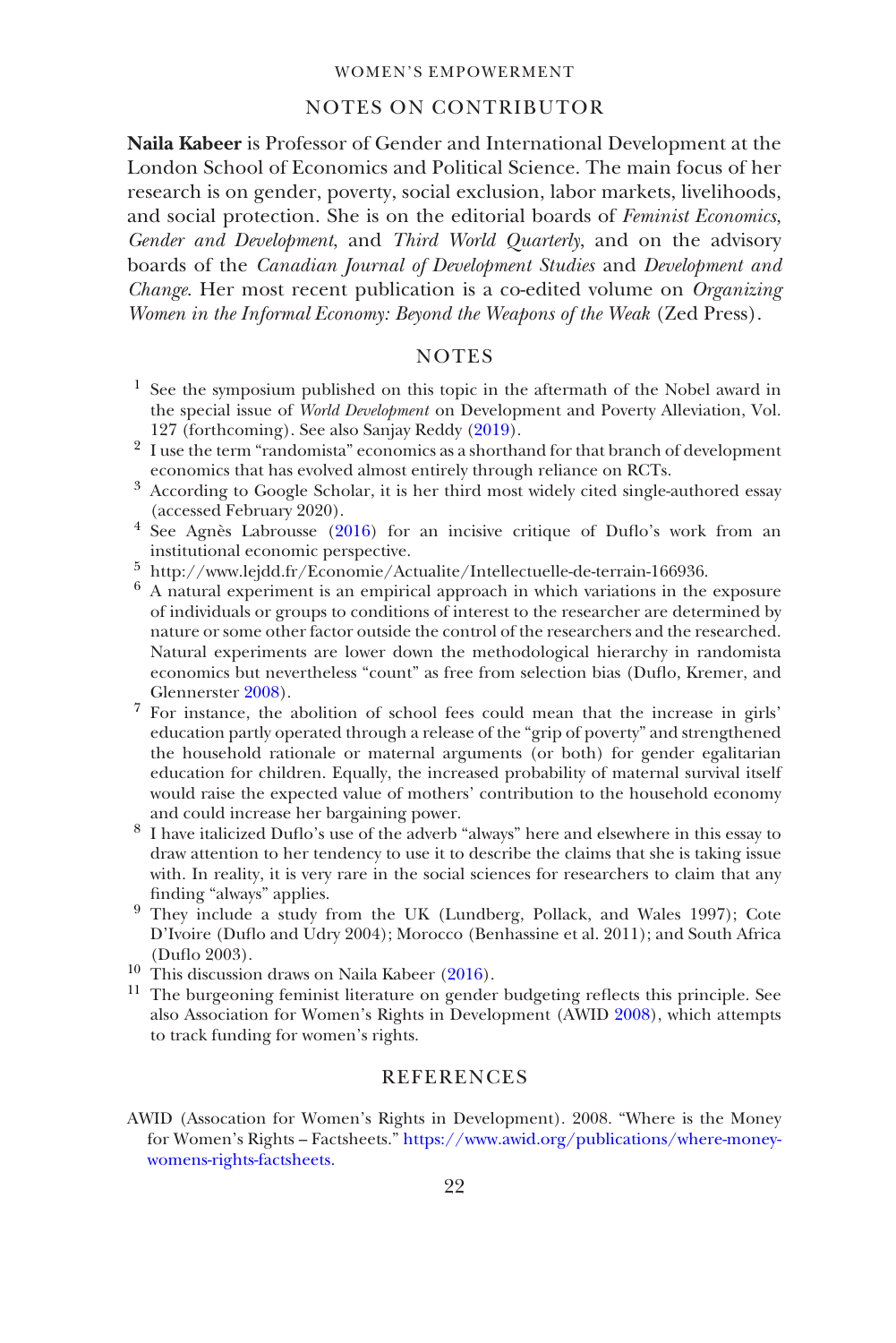- <span id="page-23-2"></span>Balakrishnan, Radhika, James Heintz, and Diane Elson. 2016. *Rethinking Economic Policy for Social Justice: The Radical Potential of Human Rights*. London: Routledge.
- <span id="page-23-3"></span>Banerjee, Abhijit V. 2005. "The 'New Development Economics' and the Challenge to Theory." *Economic and Political Weekly* 40(40): 4340–44.
- <span id="page-23-4"></span>Banerjee, Abjhijit V. and Esther Duflo. 2011. *Poor Economics: A Radical Rethinking of the Way to Fight Global Poverty*. New York: Public Affairs.
- <span id="page-23-9"></span>Banerjee, Abhijit V., Esther Duflo, Rachel Glennerster, and Dhruva Kothari. 2010. "Improving Immunisation Coverage in Rural India: Clustered Randomised Controlled Evaluation of Immunisation Campaigns With and Without Incentives." *British Medical Journal* 340: C2220.1.
- <span id="page-23-6"></span>Bardhan, Pranab. 2005. "Theory or Empirics in Development Economics." *Economic and Political Weekly* 40(40): 4333–5.
- <span id="page-23-8"></span>Barrett, Christopher B. and Michael. R. Carter. 2010. "The Power and Pitfalls of Experiments in Development Economics: Some Non-Random Reflections." *Applied Economic Perspectives and Policy* 32(4): 515–48.
- Benería, Lourdes. 2003. *Gender, Development and Globalization. Economics as if People Mattered*. London: Routledge.
- Benhassine, N., Florencia Devoto, Esther Duflo, and Pascaline Dupas. 2011. "Income, Price, Bargaining Power? Experimental Evidence from Morocco on How Conditional Cash Transfers Impact Educational Investments." Unpublished.
- <span id="page-23-1"></span>Berik, Günseli. 1997. "The Need for Crossing the Method Boundaries in Economics Research." *Feminist Economics* 3(2): 121–5.
- <span id="page-23-7"></span>Bernard, Tanguy, Jocelyne Delarue, and Jean-David Naudet. 2012. "Impact Evaluations: A Tool for Accountability? Lessons from Experience at Agence Française de Développement." *Journal of Development Effectiveness* 4(2): 314–27.
- <span id="page-23-0"></span>Bédécarrats, Florent, Isabelle Guérin, and François Roubaud. 2019. "All that Glitters is not Gold. The Political Economy of Randomized Evaluations in Development." *Development and Change* 50(3): 735–62.
- <span id="page-23-12"></span>Breierova, Lucia and Esther Duflo. 2004. "The Impact of Education on Fertility and Child Mortality: Do Fathers Really Matter Less than Mothers?" National Bureau of Economic Research Working Paper 10513.
- Cain, Mead, Syeda Rokeya Khanam, and Shamsun Nahar. 1979. "Class, Patriarchy and Women's Work in Bangladesh." *Population and Development Review* 5(3): 405–38.
- <span id="page-23-14"></span>Chattopadhyay, Raghabendra and Esther Duflo. 2004. "Women as Policy Makers: Evidence From a Randomized Policy Experiment in India." *Econometrica* 72(5): 1409–43.
- <span id="page-23-13"></span>Chou, Shin-Yi, Jin-Tan Liu, Michael Grossman, and Ted Joyce. 2010. "Parental Education and Child Health: Evidence From a Natural Experiment in Taiwan." *American Economic Journal: Applied Economics* 2(1): 33–61.
- <span id="page-23-11"></span>Corsi, Daniel J., Diego G. Bassani, Rajesh Kumar, Shally Awasthi, Raju Jotkar, Navkiran Kaur, and Prabhat Jha. 2009. "Gender Inequity and Age-Appropriate Immunization Coverage in India from 1992 to 2006." *BMC International Health and Human Rights* 9(Supplement 1): S3.
- <span id="page-23-10"></span>Das, Maitreyi Bordia and Sonalde Desai. 2003. "Why Are Educated Women Less Likely to be Employed in India?" Social Protection Discussion Paper 0313, World Bank, Washington, DC.
- Das Gupta, Monica. 1987. "Selective Discrimination against Female Children in Rural Punjab, India." *Population and Development Review* 13(1): 77–100.
- <span id="page-23-15"></span>De Mel, Suresh, David McKenzie, and Chris Woodruff. 2009. "Are Women More Credit Constrained? Experimental Evidence on Gender and Microenterprise Returns." *American Economic Journal: Applied Economics* 1(3): 1–32.
- <span id="page-23-5"></span>Deaton, Angus and Nancy Cartwright. 2018a. "Understanding and Misunderstanding Randomized Controlled Trials." *Social Science and Medicine* 210: 2–21.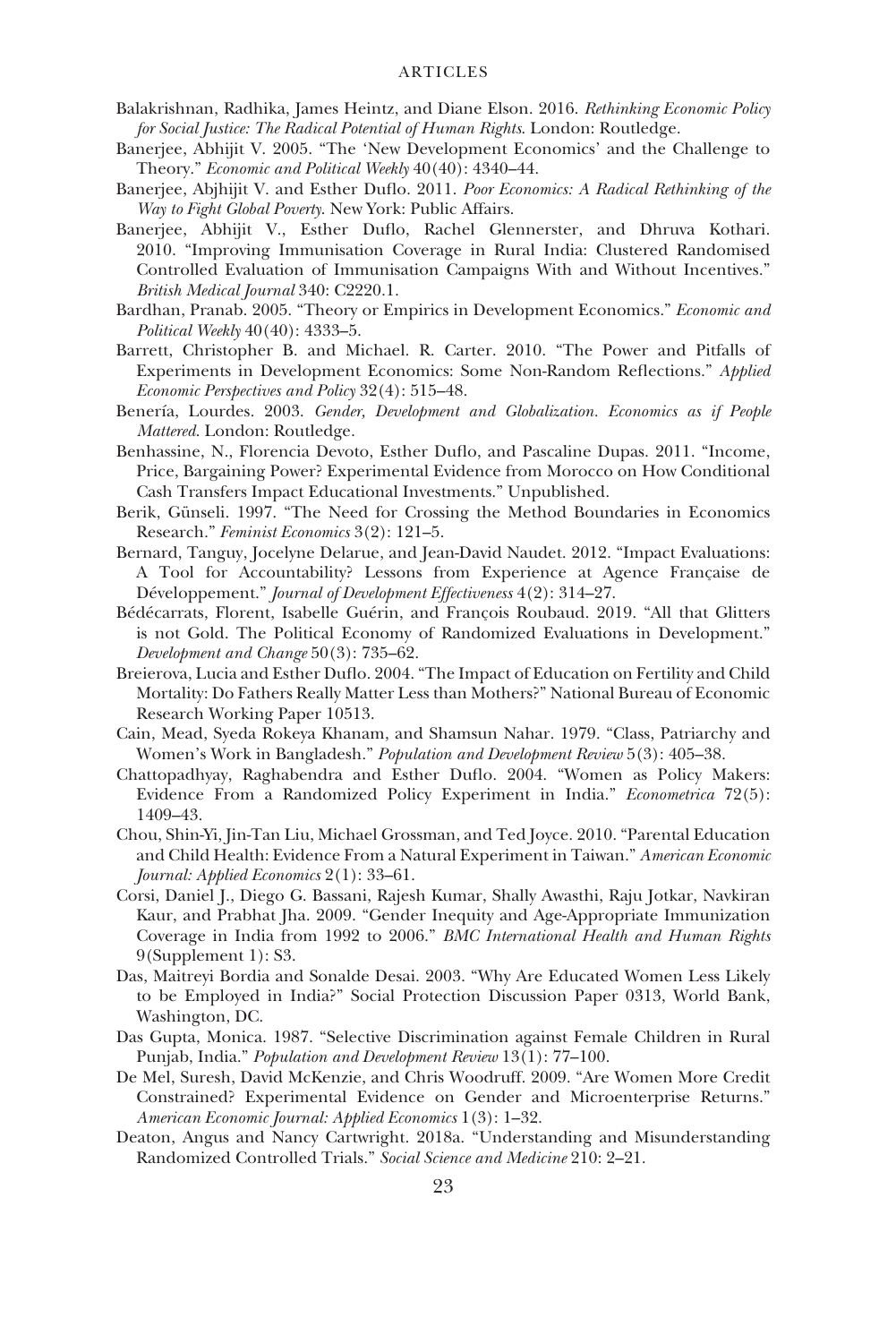<span id="page-24-5"></span>———. 2018b. "Commentary: Reflections on Randomized Control Trials." *Social Science and Medicine* 210: 86–90.

<span id="page-24-17"></span>Doepke, Mathhias and Michèle Tertilt. 2009. "Women's Liberation: What's in It for Men?" *Quarterly Journal of Economics* 124(4): 1541–91.

<span id="page-24-12"></span>———. 2011. "Does Female Empowerment Promote Economic Development?" Policy Research Working Paper 5714. Washington, DC: World Bank.

Duflo, Esther. 2003. "Grandmothers and Granddaughters: Old-Age Pensions and Intrahousehold Allocation in South Africa." *World Bank Economic Review* 17(1): 1–25.

<span id="page-24-6"></span>———. 2012. "Women Empowerment and Economic Development." *Journal of Economic Literature* 50(4): 1051–79.

———. 2017. "The Economist as Plumber." *American Economic Review* 107(5): 1–26.

- <span id="page-24-4"></span><span id="page-24-0"></span>Duflo, Esther, Michael Kremer, and Rachel Glennerster. 2008. "Using Randomization in Development Economics Research: A Toolkit." In *Handbook of Development Economics. Volume 4*, edited by John Strauss and Paul Schultz, 3895–962. Amsterdam: Elsevier.
- <span id="page-24-13"></span>Duflo, Esther and Christopher Udry. 2004. "Intrahousehold Resource Allocation in Còte d'Ivoire: Social Norms, Separate Accounts and Consumption Choices." National Bureau of Economic Research Working Paper 10498.
- <span id="page-24-14"></span>Edmonds, Eric V. 2006. "Child Labor and Schooling Responses to Anticipated Income in South Africa." *Journal of Development Economics* 81(2): 386–414.
- <span id="page-24-15"></span>Fafchamps, Marcel, David McKenzie, Simon Quinn, and Christopher Woodruff. 2011. "When is Capital Enough to get Female Enterprises Growing? Evidence From a Randomized Experiment in Ghana." Policy Research Working Paper 5706. Washington, DC: World Bank.
- <span id="page-24-3"></span>Ferber, Marianne A. and Julie A. Nelson, eds. 2003. *Feminist Economics Today. Beyond Economic Man*. Chicago: University of Chicago Press.
- <span id="page-24-1"></span>Folbre, Nancy. 1994. *Who Takes Care of the Kids? Gender and the Structures of Constraint*. London: Routledge.
- <span id="page-24-8"></span>Goldin, Claudia. 2006. "The Quiet Revolution That Transformed Women's Employment, Education, and Family." *American Economic Review* 96(2): 1–21.
- <span id="page-24-7"></span>Goldin, Claudia and Lawrence F. Katz. 2002. "The Power of the Pill: Oral Contraceptives and Women's Career and Marriage Decisions." *Journal of Political Economy* 110(4): 730– 70.
- <span id="page-24-10"></span>Jayachandran, Seema and Adriana Lleras-Muney. 2009. "Life Expectancy and Human Capital Investments: Evidence From Maternal Mortality Declines." *Quarterly Journal of Economics* 124(1): 349–97.
- <span id="page-24-9"></span>Jensen, Robert T. 2010. "Economic Opportunities and Gender Differences in Human Capital: Experimental Evidence from India." National Bureau of Economic Research Working Paper 16021.
- <span id="page-24-2"></span>Kabeer, Naila. 1994. *Reversed Realities: Gender Inequalities in Development Thought*. London: Verso.

<span id="page-24-18"></span>———. 2016. "Gender Equality, Economic Growth and Women's Agency: The 'Endless Variety' and 'Monotonous Similarity' of Patriarchal Constraints." *Feminist Economics* 22(1): 295–321.

<span id="page-24-16"></span>———. 2018. "Gender, Livelihood Capabilities and Women's Economic Empowerment: Reviewing Evidence Over the Life Course." GAGE Working Paper, September. Overseas Development Institute, London.

<span id="page-24-11"></span>Kabeer, Naila, Ashwini Deshpande, and Ragui Asaad. 2020. "Women's Access to Market Opportunities in South Asia and the Middle East and North Africa: Barriers, Opportunities and Policy Challenges." Department of International Development and the Middle East Centre, London School of Economics and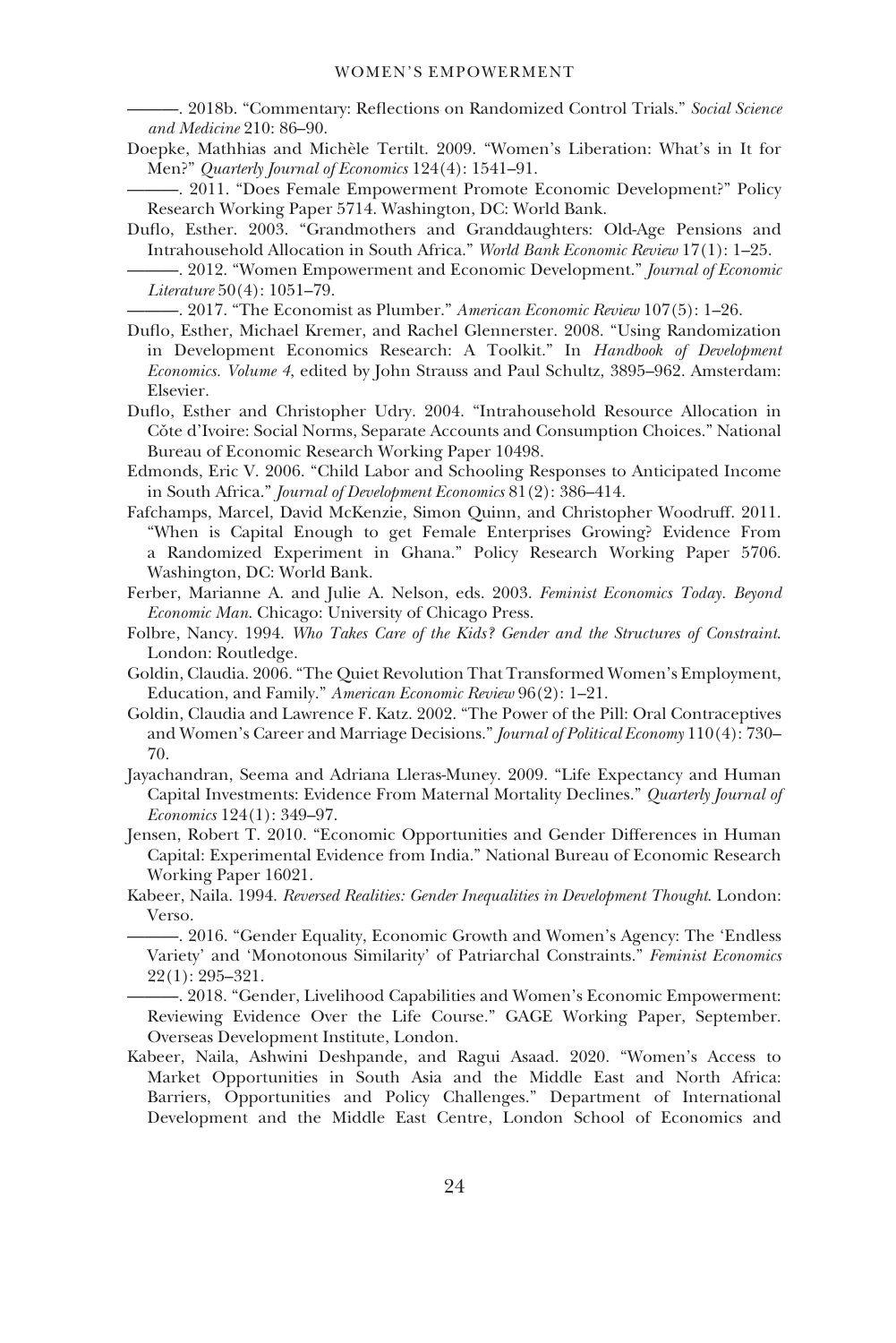Political Science. https://www.theimpactinitiative.net/blog/blog-choice-constraintsand-dynamics-gender-markets.

- <span id="page-25-10"></span>Kapsos, Steven, Andrea Silberman, and Evangelia Bourmpoula. 2014. "Why is Female Labour Force Participation Declining So Sharply in India?" ILO Research Paper No. 10. Geneva: International Labour Organisation.
- <span id="page-25-12"></span>Karlan, Dean and Jonathan Zinman. 2008. "Credit Elasticities in Less Developed Countries: Implications for Microfinance." *American Economic Review* 98(3): 1040–68.

———. 2011. "Microcredit in Theory and Practice: Using Randomized Credit Scoring for Impact Evaluation." *Science* 332(6035): 1278–84.

- <span id="page-25-7"></span>Khanna, R., A. Kumar, J. F. Vaghela, V. Sreenivas, and J. M. Puliyel. 2003. "Community-Based Retrospective Study of Sex in Infant Mortality in India." *British Medical Journal* 327: 126–9.
- <span id="page-25-11"></span>Klasen, Stephan and Janneke Pieters. 2013. "What Explains the Stagnation of Female Labour Force Participation in Urban India?" Discussion Paper No. 7597. Institute of Labour Studies, Bonn.
- <span id="page-25-2"></span>Labrousse, Agnès. 2016. "Not by Technique Alone: A Methodological Comparison of Development Analysis with Esther Duflo and Elinor Ostrom." *Journal of Institutional Economics* 12(2): 277–303.
- Lundberg, Shelly J., Robert A. Pollak, and Terence J. Wales. 1997. "Do Husbands and Wives Pool Their Resources? Evidence from the United Kingdom Child Benefit." *Journal of Human Resources* 32(3): 463–80.
- <span id="page-25-1"></span>Mookherjee, Dilip. 2005. "Is There Too Little Theory in Development Economics Today?" *Economic and Political Weekly* 40(40): 4328–33.
- <span id="page-25-6"></span>Munshi, Kaivan and Mark Rosenzweig. 2006. "Traditional Institutions Meet the Modern World: Caste, Gender, and Schooling Choice in a Globalizing Economy." *American Economic Review* 96(4): 1225–52.
- <span id="page-25-9"></span>Neff, Daniel, Kunal Sen, and Veronika King. 2012. "The Puzzling Decline in Rural Women's Labour Force Participation in India: A Re-Examination." GIGA Working Papers 196. Hamburg: German Institute of Global and Area Studies.
- <span id="page-25-14"></span>Organisation for Economic Co-operation and Development (OECD). 2016. "Tracking the Money for Women's Economic Empowerment: Still a Drop in the Ocean." https://www.oecd.org/dac/gender-development/Tracking-the-money-for-womenseconomic-empowerment.pdf.
- <span id="page-25-13"></span>———. 2020. "Putting Finance to Work for Gender Equality and Women's Empowerment: The Way Forward." OECD Development Policy Papers No. 25. Paris: OECD.
- <span id="page-25-0"></span>Power, Marilyn. 2004. "Social Provisioning as a Starting Point for Feminist Economics." *Feminist Economics* 10(3): 3–19.
- <span id="page-25-5"></span>Qian, Nancy. 2008. "Missing Women and the Price of Tea in China: The Effect of Sex-Specific Earnings on Sex Imbalance." *Quarterly Journal of Economics* 123(3): 1251–85.
- <span id="page-25-15"></span>Reddy, Sanjay. 2019. "Economics' Biggest Success Story is a Cautionary Tale." *Foreign Policy*, October 22.
- <span id="page-25-8"></span>Rose, Elaina. 1999. "Consumption Smoothing and Excess Female Mortality in Rural India." *Review of Economics and Statistics* 81(1): 41–9.
- <span id="page-25-4"></span>Shaffer, Paul. 2011. "Against Excessive Rhetoric in Impact Assessment: Overstating the Case for Randomized Controlled Experiments." *Journal of Development Studies* 47(11): 1619–35.
- <span id="page-25-3"></span>Stevano, Sara. 2020. "*Small* Development Questions Are Important, but They Require *Big* Answers." *World Development* 127. [https://doi.org/10.1016/j.worlddev.2019.104826.](https://doi.org/10.1016/j.worlddev.2019.104826)